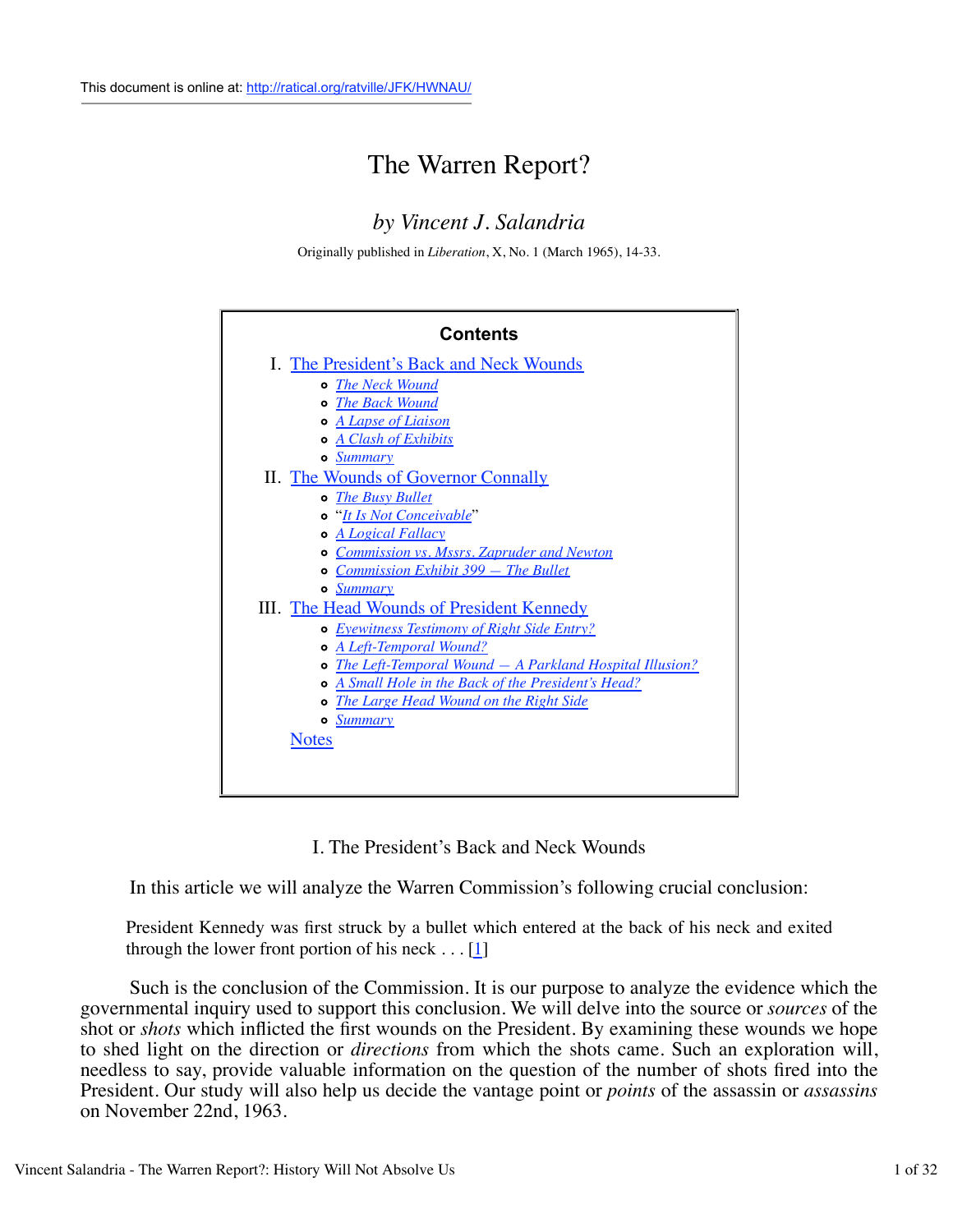First let us attend most carefully to the source or sources of the shot or shots which caused the wounds in question, i.e. the back and neck wounds of the President. The reader will recall that the Commission concluded three shots were fired. It decided that all the shots were fired from "above and behind the Presidential limousine"  $(W-18)$ . Our task can be simply defined as an analysis of the evidence offered by the Commission to determine whether such evidence supports the Commission's conclusions relative to the back and neck wounds of the President. All of the evidence discussed herein is derived from the Warren Report and its supporting notes of testimony and exhibits. Not a scrap of it comes from any outside source.

 The first evidence of a back wound came from Secret Service Agent Glen A. Bennett, stationed at the time in the right rear seat of the President's followup car,

who heard a sound like a firecracker as the motorcade proceeded down Elm Street. At that moment, Agent Bennett stated: ". . . I looked at the back of the President. I heard another firecracker noise and saw that shot hit the President about four inches down from the right shoulder. A second shot followed immediately and hit the right rear of the President's head." (W-111)

 According to Bennett, the second shot hit "about four inches down from the right shoulder." His testimony indicated that the first bullet did one of two things: either missed, or hit the President at a point which Bennett did not or could not see from his position in the followup car.

 His testimony gives rise to the following question: Could the President have been hit in the front of the neck by the first shot, directed from a rifle positioned in the front of the President, and then immediately thereafter struck in the back by a different missile, aimed from a weapon of an assassin posted in the Book Depository Building? Is there credible evidence to support an early hit on the President from the front? With the purpose of answering this inquiry, we must examine the wound in the President's neck.

#### *The Neck Wound*

 The autopsy report was prepared at Bethesda Naval Hospital. It indicates a wound "in the low anterior cervical region"  $(W-541)$ . This, in layman's terms, describes a wound in the front of the neck at the necktie knot. The Report concludes "that the bullet exited from the front portion of the President's neck that had been cut away by the tracheotomy" (W-88). Since we have adopted a view of healthy skepticism, there is no need for us to join in the Commission's conclusion that this wound was an "exit" wound. Rather, we will sift the evidence, and arrive at whatever independent conclusion the evidence directs us to.

 The tracheotomy was prepared by Dr. Malcolm O. Perry of Parkland Hospital.[2] Dr. Perry described the neck wound as "a small wound in the lower anterior third in the midline of the neck, from which blood was exuding very slowly"  $(VI, H-9)$ . Dr. Perry testified that he didn't know whether this wound was an entrance wound or an exit wound  $(VI, H-15)$ . Dr. Charles James Carrico likewise described the President's throat wound as "fairly round, had no jagged edges" (III, H-362).

 Dr. Charles Rufus Baxter of Parkland Hospital saw this neck wound and described it as follows:

4 to 5 mm. in widest diameter and was a spherical wound. (VI, H-42)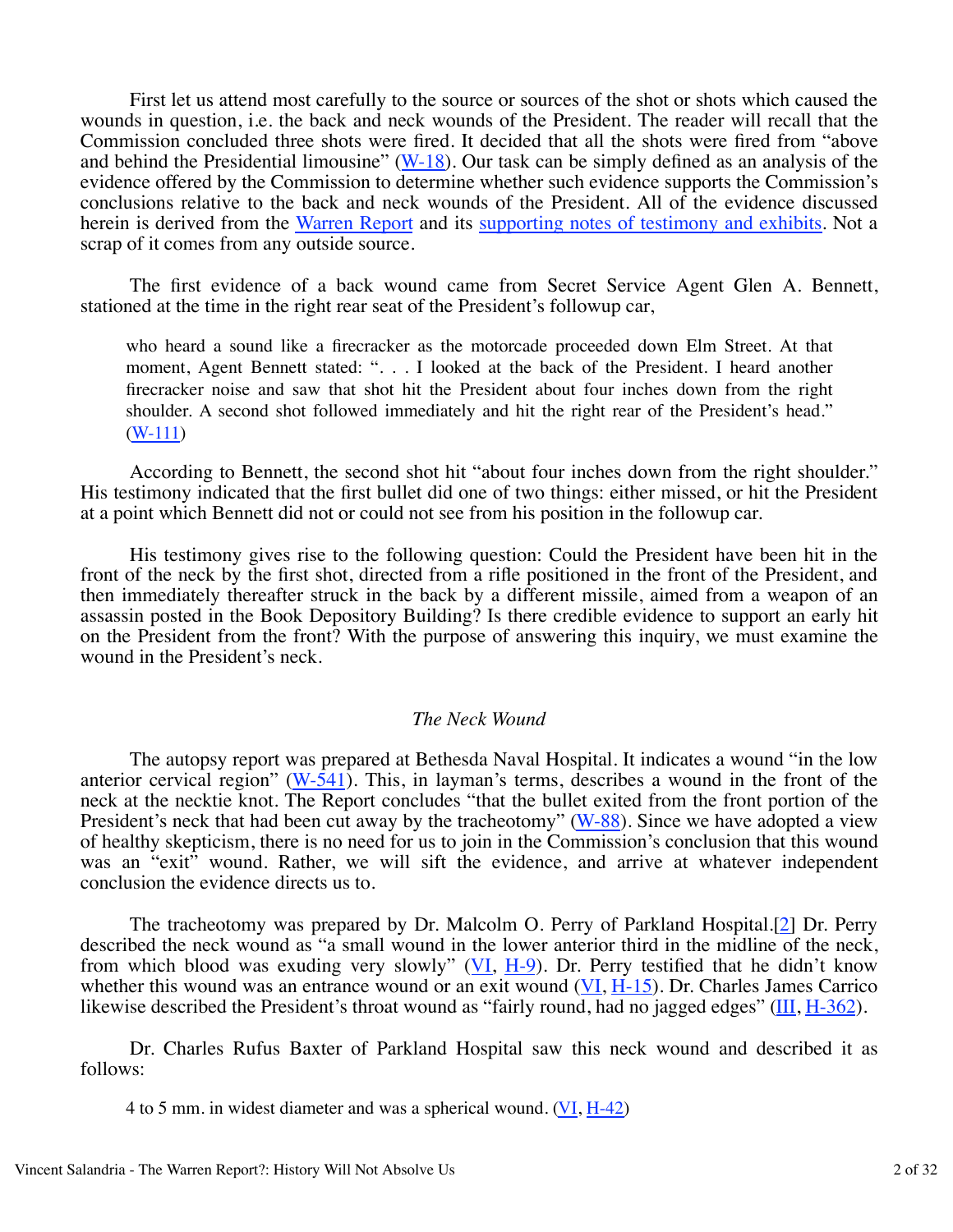Well, the wound was, I think, compatible with a gunshot wound. It did not appear to be a jagged wound such as one would expect with a very high velocity rifle bullet. We could not determine, or did not determine at that time whether this represented an entry or an exit wound. Judging from the caliber of the rifle that we later found or became acquainted with, this would more resemble a wound of entry. However, due to the density of the tissue of the neck and depending upon what a bullet of such calibre would pass through on the way to the neck, I think that the wound could well represent either exit or entry wound. (VI, H-42)

 Although Dr. Baxter stated that the wound "would more resemble a wound of entry," he was willing to say it "could well represent either exit or entry wound." Then Arlen Specter, assistant counsel to the Commission, put a lengthy hypothetical question to Dr. Baxter. This question was designed to elicit from the doctor information as to whether a wound through the back of the President which exited from the President's neck could have made a wound such as was found in the neck.

 Dr. Baxter's answer did little to help support the Commission's ultimate conclusion that the neck wound was a wound of exit and not of entry:

*Dr. Baxter*. Although it would be unusual for a high velocity missile of this type to cause a wound as you have described, the passage through tissue planes as you have described, the passage through tissue planes of this density could, have well resulted in the sequence which you outline; namely, that the anterior wound does represent a wound of exit.  $(VI, H-42)$ 

 But Mr. Specter knows too well that history is reluctant to regard as verity that which is "unusual." So Mr. Specter's anxiety about the judgment of history shows when he asks:

*Mr. Specter*. What would be the considerations which, in your mind, would make it, as you characterized it, unlikely?

*Dr. Baxter*. It would be unlikely because the damage that the bullet would create would be first its speed would create a shock wave which would damage a larger number of tissues, as in its path, it would tend to strike, or usually would strike, tissues of greater density than this particular missile did and would then begin to tumble and would create larger jagged — the further it went, the more jagged would be the damage that it created; so that ordinarily there would have been a rather large wound of exit. (VI, H-42)

 Mr. Specter had even more severe problems with Dr. Ronald Coy Jones of Parkland Hospital, whom he asked about the neck wounds:

*Mr. Specter*. In this report, Dr. Jones, you state the following, "Previously described severe skull and brain injury was noted as well as a small hole in the anterior midline of the neck thought to be a bullet entrance wound." What led you to the thought that it was a bullet entrance wound, sir?

*Dr. Jones*. The hole was very small and relatively clean cut, as you would see in a bullet that is entering rather than exiting from a patient. If this were an exit wound, you would think that it exited at a very low velocity to produce no more damage than this had done, and if this were a missile of high velocity, you would expect more of an explosive type of exit wound, with more tissue destruction than this appeared to have on superficial examination.  $(VI, H-55)$ 

Even Mr. Specter could not find in this account much opportunity for turning this neck wound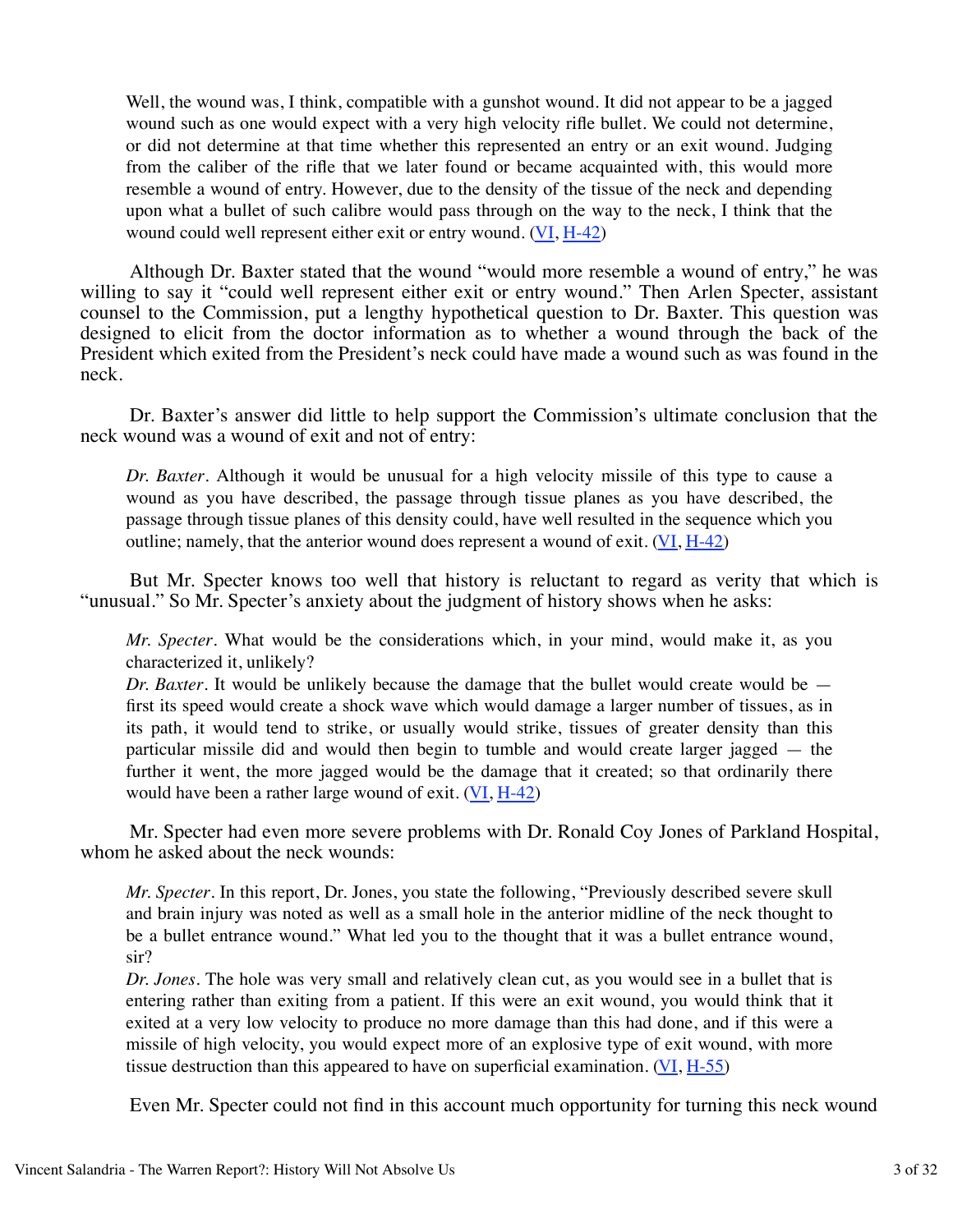into an exit wound. So, in good prosecutor-like fashion, he prodded for the thin slant of Commission daylight in Dr. Jones's otherwise dark view of the Commission's suggestions:

*Mr. Specter*. Would it be consistent, then, with an exit wound, but of low velocity, as you put it? *Dr. Jones*. Yes, of very low velocity to the point that you might think that this bullet barely made it through the soft tissues and just enough to drop out of the skin on the opposite side.  $(VI, H-55)$ 

 But the effort to get more government light into Dr. Jones's testimony only resulted in blowing the fuse and pitched the government case into darkness. For the kind of "low velocity" described by Dr. Jones would not support the Commission's estimate that the entrance velocity of the bullet that emerged from the President's neck was 1,776 feet per second. (W-95) This is the same bullet which allegedly pierced the President's throat and also caused Governor Connally's wounds.

 Dr. Jones's testimony, despite all Specter's efforts, supports the inference that this wound in the President's neck was an entrance and not an exit wound. If the Commission is going to call this an exit wound, then Dr. Jones caused a short circuit on that aspect of the government case which requires us to believe that the same bullet coursed through Governor Connally, hitting the 5th rib, fracturing his right wrist and finally entering his left knee area. He reduced the velocity of the bullet emerging from President Kennedy nearly to zero, thus rendering it incapable of further harm.

 The Commission sorely needed rifle ammunition. If it surrendered its contention that the same bullet which first hit the President also hit Governor Connally, it would have added one bullet to the case, and therefore would have destroyed the three-bullet-one-assassin theory. The reader will recall that one bullet or fragment was involved in the striking of a man, James T. Tague, 270 feet from where the President was finally hit in the head  $(W-116)$ .

 Dr. Jones's testimony punctured the government's case badly. In describing the wound as either an entry wound or the exit wound of a *spent* bullet, Dr. Jones has incapacitated the Commission's precious projectile. He rendered it impotent to perform the very heavy workload the Commission had designated for it, i.e., infliction of all wounds on Governor Connally in addition to the wounds in the back and neck of President Kennedy. Dr. Jones used up invaluable ammunition with his testimony, ammunition which the Commission had to economize if it was to retain any tenuous connection with reality.

With Parkland Hospital nurse, Margaret M. Henchliffe, Mr. Specter had no better luck:

*Mr. Specter*. Did you see any wound on any other part of his body? *Miss Henchliffe*. Yes, in the neck. *Mr. Specter*. Will you describe it, please? *Miss Henchliffe*. It was just a little hole in the middle of his neck. *Mr. Specter*. About how big a hole was it? *Miss Henchliffe*. About as big around as the end of my little finger. *Mr. Specter*. Have you ever had any experience with bullet holes? *Miss Henchliffe*. Yes. *Mr. Specter*. And what did that appear to you to be? *Miss Henchliffe*. An entrance bullet hole — it looked to me like. *Mr. Specter*. Could it have been an exit bullet hole? *Miss Henchliffe*. I have never seen an exit bullet hole  $- I$  don't remember seeing one that looked like that.  $(VI, H-141)$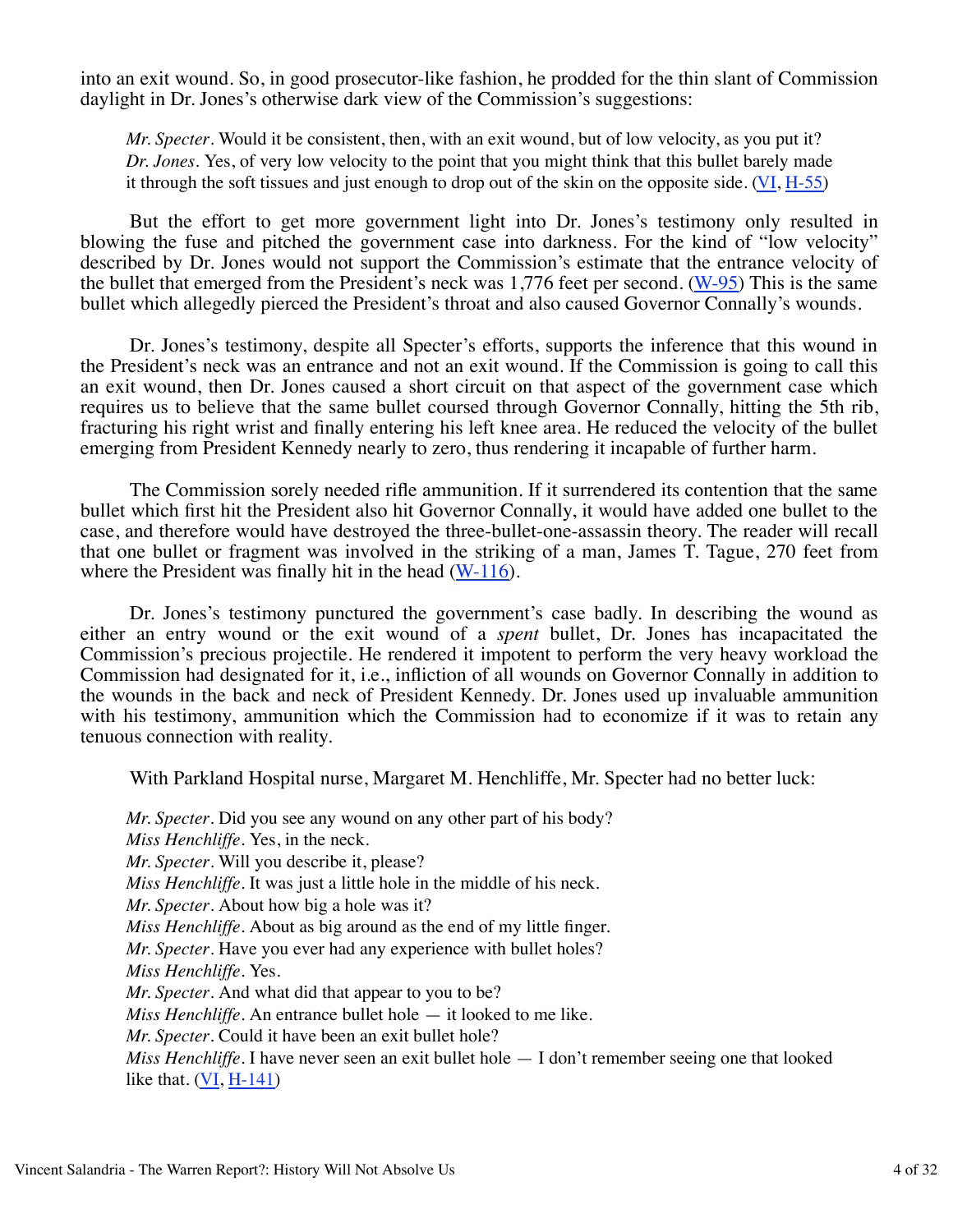The reader will recall that a tracheotomy (creation of an artificial breathing hole) was performed on the President by Dr. Perry of Parkland Hospital. For purposes of performing this tracheotomy, Dr. Perry employed the neck wound as an opening for the tracheotomy tube (VI, H-10). Therefore, by the time the Bethesda doctors saw the President's body and examined this neck wound, the wound had already been altered by the tracheotomy. Under the circumstances, it was necessary for the Bethesda doctors to rely largely on the statements of the Parkland Hospital physicians concerning the nature and source of the neck wound of the President.

 A fair reading of the Bethesda Hospital physicians' testimony relating to the throat wound would not dictate any definite conclusion concerning whether the throat wound was one of entry or exit. We suggest, however, that none of the Parkland Hospital witnesses had any difficulty seeing the wound in the front of the President's neck as an entry wound. If there was a preference expressed by the Parkland Hospital people, it was that the neck wound in the front of the President more resembled a wound of entrance.

 Recapitulating, Dr. Rufus Baxter said that the neck wound was "unlikely" to be a wound of exit and "would more resemble a wound of entry"  $(VI, H-42)$ . Dr. Jones stated: "The hole was very small and relatively clean cut, as you would see in a bullet that is entering rather than exiting from a patient" (VI,  $E-55$ ). Nurse Henchliffe insisted: "An entrance bullet hole  $-$  it looked to me like. I have never seen an exit bullet hole  $-$  I don't remember seeing one that looked like that" ( $\overline{VI}$ , H-141).

 In addition, Secret Service Agent Glen A. Bennett, who had been stationed in the Presidential follow-up car, "heard a sound like a firecracker," then heard another shot and saw it hit the President's back and then saw a "hit on the right rear of the President's head" (W-111). Thus, his testimony is likewise compatible with the first shot entering the President's throat and a second and separate shot hitting him in the back. Bennett's failure to see the President react after the first shot is consistent with the President having been hit in the soft tissue in the front of the neck which impact would not have been visible to Bennett.

 Despite the utter failure of the above testimony to support the Commission's conclusion that the strike in the President's neck was an exit wound, the Commission concluded that it was:

President Kennedy was first struck by a bullet which entered at the back of his neck and exited through the lower front portion of his neck  $\dots$  (W-19)

 Clearly, on the basis of the testimony of Special Agent Glen A. Bennett and the Parkland Hospital group, the Commission *was not justified* in drawing such an inference.

### *The Back Wound*

 Here we must shift our attention backward. We will examine the Commission's inference concerning a bullet which allegedly entered the *back of his neck* and exited through the *lower front portion of his neck*. We urge the reader to keep his mind open on the question of whether the back hit we are about to discuss has an exit on the front of the neck or whether it has an exit at all. Nothing we have examined so far would prove the Commission's conclusion that this shot in the back of the President exited from the front.

 At this point in the exposition, each reader will have in mind Bennett's oft-repeated testimony that he observed a missile "hit the President about four inches down from the right shoulder"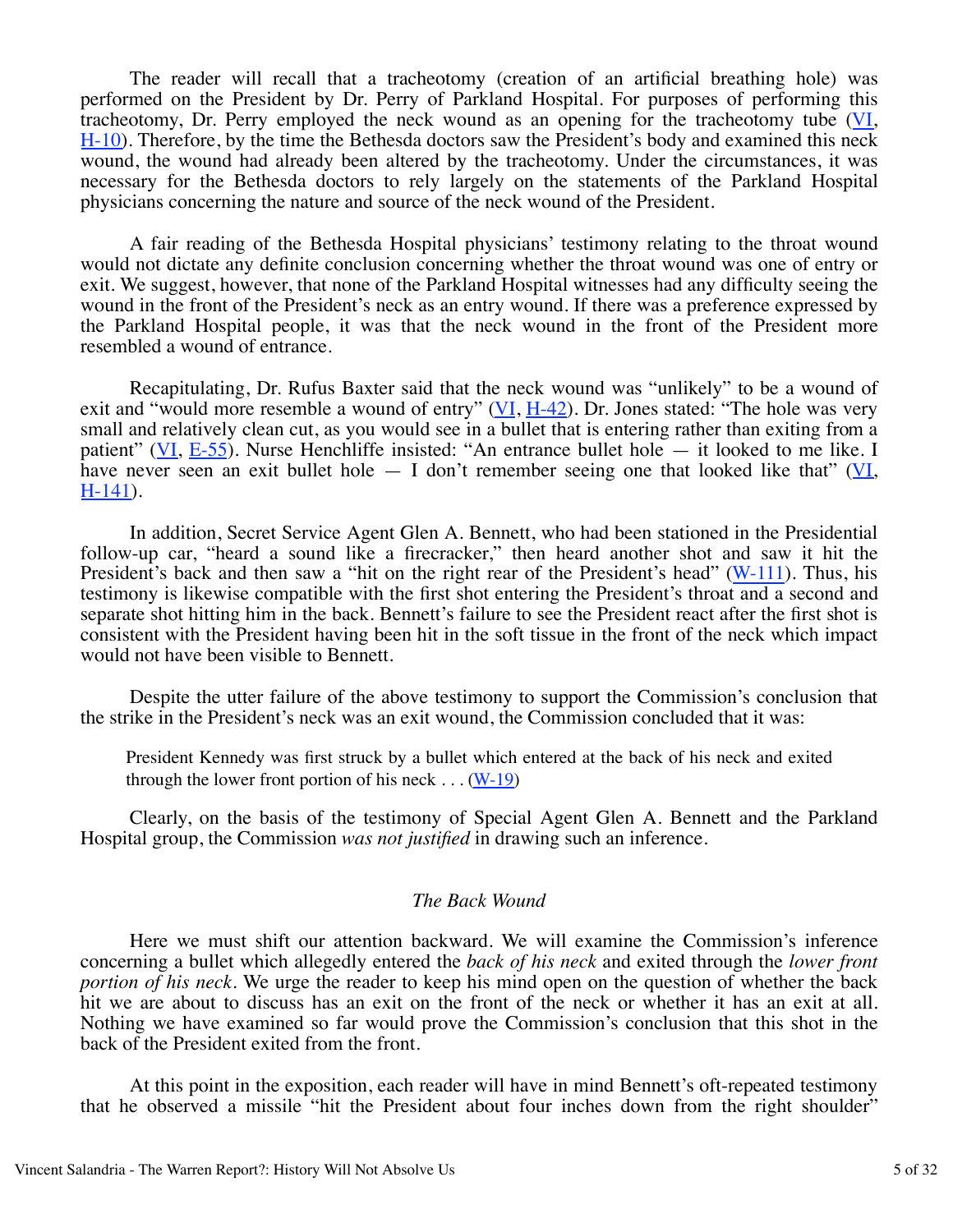(W-111). Special Agent Clinton L. Hill saw the President's body being worked on at the morgue in Bethesda during the course of the autopsy. He stated to the Commission that just before the body was placed into a casket "I saw an opening in the back, about six inches below the neckline to the right-hand side of the spinal column"  $(\underline{II}, \underline{H-143})$ .

 Special Agent Roy H. Kellerman testified about his experience at Bethesda during the autopsy studies there.

There were three gentlemen who were performing this autopsy. A Colonel Finck — during the examination of the President, from the hole that was in his shoulder, and with a probe, and we were standing right alongside of him, he is probing inside the shoulder with his instrument and I said, "Colonel, where did it go?" He said, "There are no lanes for an outlet of this entry in this man's shoulder."  $(\underline{\text{II}}, \underline{\text{H-93}})$ 

 If Colonel Finck was correct, if there were indeed no lanes of exit from such a wound, then that is the end of the Commission's theory that one assassin fired all the shots at the assassination site. Such a finding of no outlet would make the back wound a separate hit. It would make the front neck wound a separate hit. It would place one gunman in front of the President. It would add one bullet to the three shells found in the Depository Building, thereby making four, and thereby requiring another gunman to accomplish all the shooting in the maximum allowable time. But while Colonel Finck at the autopsy in Bethesda was making this judgment on the dreadful night of November 22nd, 1963, the United States Government was proclaiming to the world that one man and one man alone had performed all the gory work in Dealey Plaza. This conclusion, in the light of the opinions of the autopsy experts, was utterly out of joint with the facts apparent at that time. At best, it was premature.

 All the above testimony of Special Agents Bennett, Hill, and Kellerman indicates a hit in the back of the President roughly four to six inches below the inferior neckline. Material supporting evidence was found in the clothing of the President. FBI Agent Robert A. Frazier testified about the President's clothing as follows:

I found on the back of the shirt a hole, 5 ¾ inches below the top of the collar, and as you look at the back of the shirt  $1 \frac{1}{8}$  inch to the right of the mid-line of the shirt, which is this hole I am indicating . . . [T]he coat hole is  $5\frac{3}{8}$  inches below the top of the collar. The shirt hole is  $5\frac{3}{4}$ inches, which could be accounted for by a portion of the collar sticking up above the coat about a half inch.  $(V, H-60)$ 

 The bullet which made these holes would have only originated from behind the President, who was sitting erect, facing front, in the Presidential limousine. Both the Commission and the writer are in perfect agreement here. It would seem, also, that there is no room for disagreement with respect to where the missile which impacted on the President's back entered. But, alas, on this score, the disagreement between the writer and the Commission is sharp and goes to the core of the case.

 The writer concludes from the evidence of Special Agents Bennett, Kellerman, and Hill that there was a wound in the President's back some 4 to 6 inches down from the neck line. The writer feels that the missile hole 5  $\frac{3}{4}$  inches below the top of the shirt collar and  $1\frac{1}{8}$  inches to the right of the midline of the shirt, dramatically supports the testimony of these Special Agents. The missile hole in the President's coat: 5  $\frac{3}{4}$  inches below the top of the collar corroborates their testimony in a solid and impressive way. The Commission, however, concluded otherwise. Despite all the above evidence, the Warren Commission found that the hit in the back of the President was above the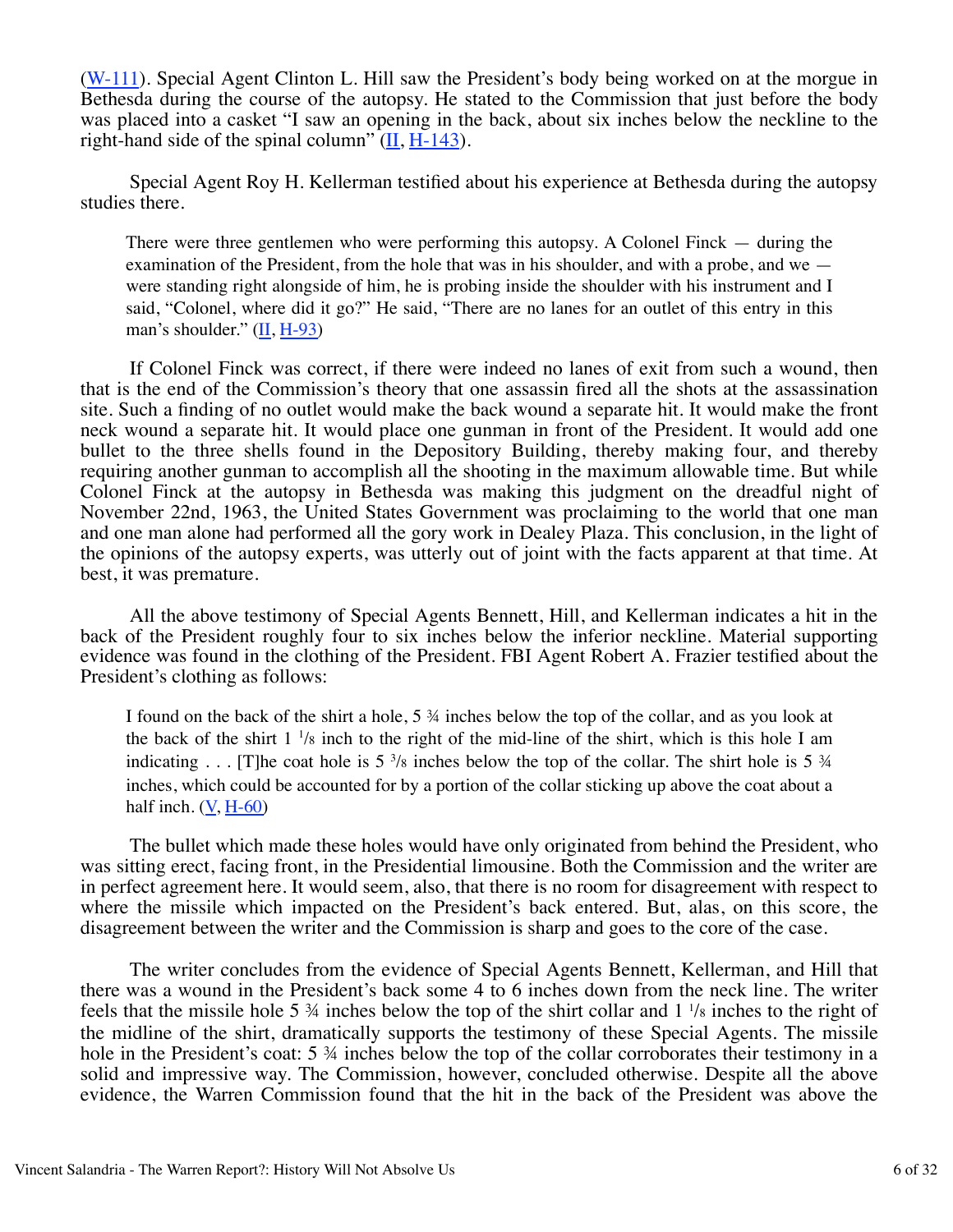wound at the necktie knot. "The autopsy disclosed that the bullet which entered the back of the President's neck hit no bony structure and proceeded in a slightly downward angle" (W-91). We submit that the Commission was in grievous and obvious error.

 The Warren Commission had to recognize that a bullet in the back 5 ¾ inches below the top of the shirt which did not exit, would end the lone assassin theory. For, if this bullet did not exit, the front neck wound constitutes a separate entry from the front. To add one bullet is to add one gunman, who cannot have fired from the Texas Book Depository Building. One gunman cannot be in more than one place at the one time.

 An attempt was made to refute the evidence of the three Special Agents who stuck to the truth as they had seen it. The Warren Commission, trying to rebut this impressive evidence, hit rocks which caused its integrity to founder forever on the shoals of self-contradictory exhibits and finally *fabrication and withholding evidence.* Having made these charges, we will proceed to prove each of them.

# *A Lapse of Liaison*

The Warren Report on the question has the following to say about the back and neck wounds:

In the early stages of the autopsy, the surgeons were unable to find a path into any large muscle in the back of the neck. At that time they did not know that there had been a bullet hole in the front of the President's neck when he arrived at Parkland Hospital because the tracheotomy incision had completely eliminated that evidence. While the autopsy was being performed, surgeons learned that a whole bullet had been found at Parkland Hospital on a stretcher which, at that time, was thought to be the stretcher occupied by the President. This led to speculation that the bullet might have penetrated a short distance into the back of the neck and then dropped out onto the stretcher as a result of the external heart massage.

Further exploration during the autopsy disproved that theory. The surgeons determined that the bullet had passed between two large strap muscles and bruised them without leaving any channel, since the bullet merely passed between them. Commander Humes, who believed that a tracheotomy had been performed from his observations at the autopsy, talked by telephone with Dr. Perry early on the morning of November 23, and learned that his assumption was correct and that Dr. Perry had used the missile wound in the neck as the point to make the incision. This confirmed the Bethesda surgeons' conclusions that the bullet had exited from the front part of the neck. (W, 88-89)

 In the above dissertation, the Warren Report asks of the reader that he swallow the idea that the tracheotomy incision had "completely eliminated" the evidence of a bullet hole in the front of his neck. The Report begs the reader to believe that Commander Humes did not know what the Parkland Hospital doctors were telling all the world on the 22nd of November, i.e. that President Kennedy had suffered a wound in the front of the neck through which a tracheotomy was performed. They ask us to believe that the government pathologists at Bethesda undertook an autopsy on the evening of November 22nd, 1963 on the President without consulting with any doctor at Parkland Hospital in Dallas. We are asked to believe that Commander Humes talked with Dr. Perry of Parkland Hospital for the first time on November 23rd, 1963. Such an idea seems to fly in the face of common sense. Let us see whether it also flies in the face of the evidence.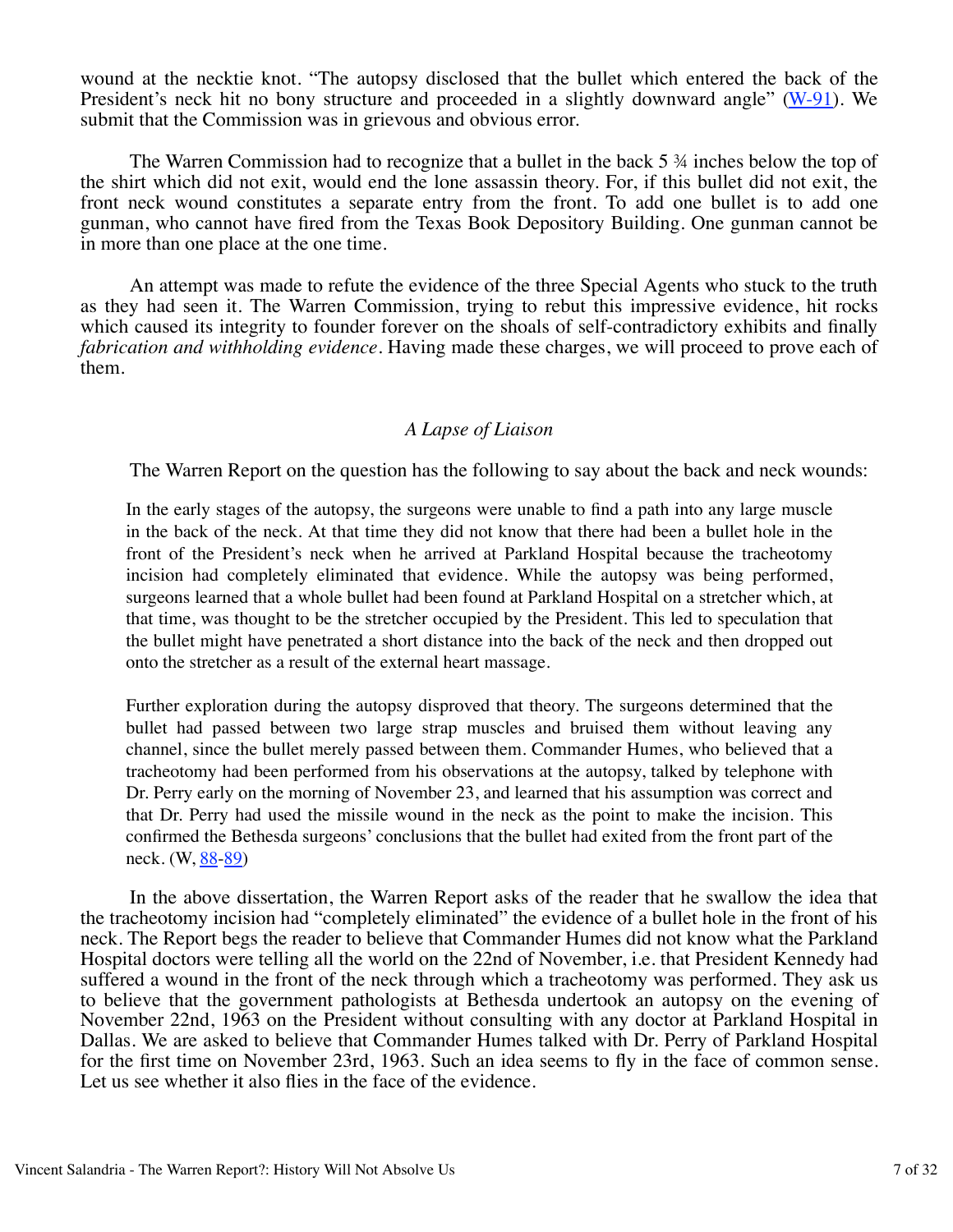Observe how Dr. Malcolm O. Perry of Parkland Hospital recollects the conversation he had with Commander Humes concerning the tracheotomy in question:

*Mr. Specter*. Dr. Perry, did you have occasion to discuss your observations with Cmdr. James J. Humes of the Bethesda Naval Hospital?

*Dr. Perry*. Yes, sir; I did.

*Mr. Specter*. When did that conversation occur?

*Dr. Perry*. My knowledge as to the exact accuracy of it is obviously in doubt. I was under the initial impression that I talked to him on Friday, but I understand it was on Saturday. I don't recall exactly when.

*Mr. Specter*. Do you have an independent recollection at this moment as to whether it was on Friday or Saturday?

*Dr. Perry*. No, sir; I have thought about it again and again and the events surrounding that weekend were very kaleidoscopic, and I talked with Dr. Humes on two occasions, separated by a very short interval of, I think it was, 30 minutes or an hour or so, it could have been a little longer.

*Mr. Specter*. What was the medium of your conversation?

*Dr. Perry*. Over the telephone.

*Mr. Specter*. Did he identify himself to you as Dr. Humes of Bethesda?

*Dr. Perry*. He did.

*Mr. Specter*. Would you state as specifically as you can recollect the conversation that you first had with him?

*Dr. Perry*. He advised me that he could not discuss with me the findings of necropsy, that he had a few questions he would like to clarify. The initial phone call was in relation to my doing a tracheotomy. Since I had made the incision directly through the wound in the neck, it made it difficult for them to ascertain the exact nature of this wound. Of course, that did not occur to me at the time. I did what appeared to me to be medically expedient. And when I informed him that there was a wound there and I suspected an underlying wound of the trachea and even perhaps of the great vessels. He advised me that he thought this action was correct and he said he could not relate to me any of the other findings.  $(III, H-380)$ 

 It is fairly clear that Commander Humes wasn't saying much during the course of the conversation with Dr. Perry. "He advised me that he could not discuss with me the findings of necropsy, . . . he could not relate to me any of the other findings." Commander Humes apparently construed his primary job as something other than full and open communication aimed at reaching the immediate truth with respect to the wounds. For if he had seen his task as ascertaining the truth directly, he must have recognized the need for interchange of information between himself and Dr. Perry, who had seen the President and supervised the treatment prior in time to Commander Humes.

 Again, in a later deposition taken by the Commission's assistant counsel, Arlen Specter, Dr. Perry hardly confirmed the Commission's finding that the phone calls between Dr. Perry and Commander Humes occurred on Saturday, November 23rd and not on Friday, November 22nd:

*Mr. Specter*. And will you relate the circumstances of the calls indicating first the time when they occurred.

*Dr. Perry*. Dr. Humes called me twice on Friday afternoon, separated by about 30-minute intervals, as I recall. The first one, I, somehow think I recall the first one must have been around 1500 hours, but I'm not real sure about that; I'm not positive of that at all, actually. *Mr. Specter*. Could it have been Saturday morning?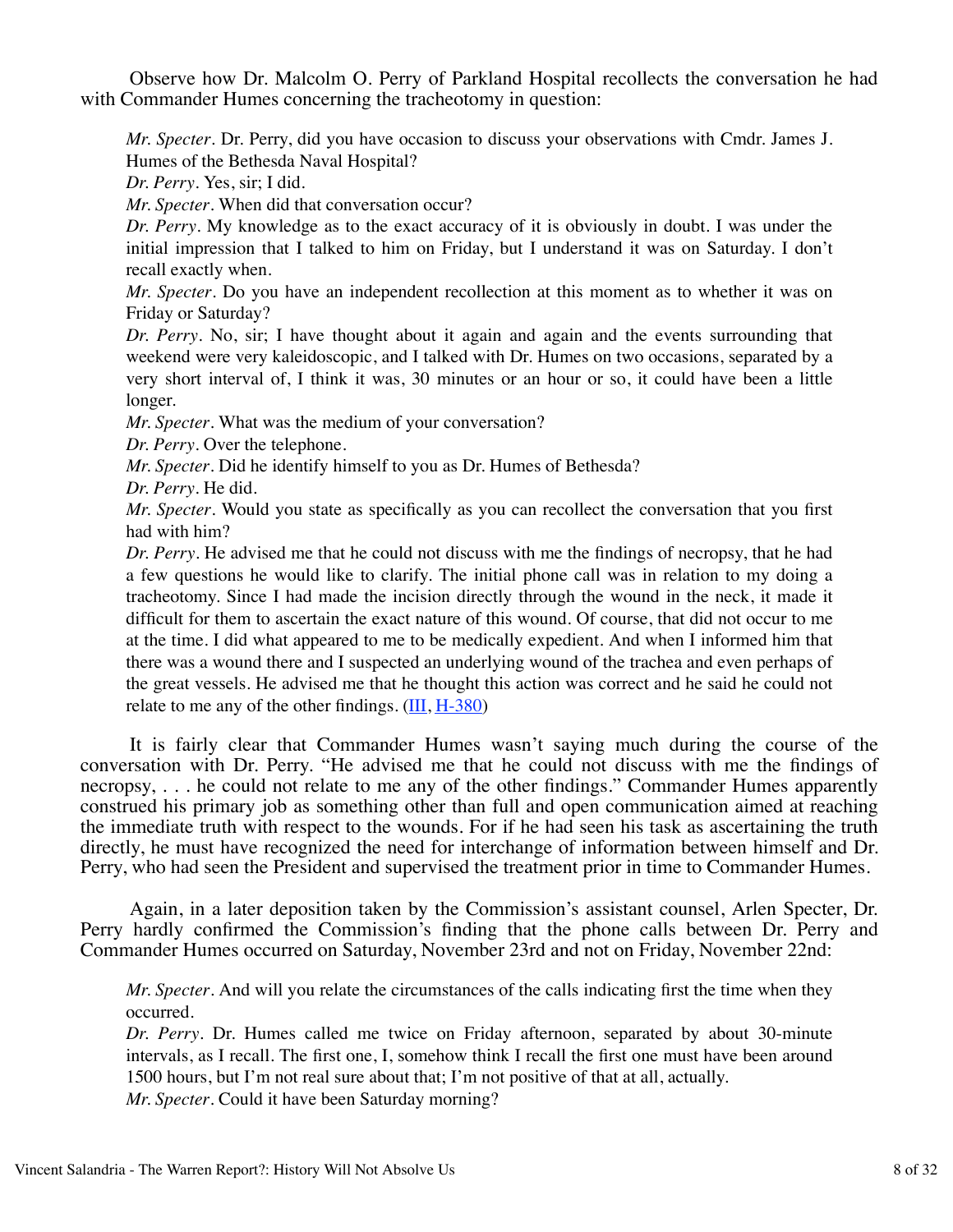*Dr. Perry*. Saturday morning — was it. It's possible. I remember talking with him twice. I was thinking it was shortly thereafter.

*Mr. Specter*. Well, the record will show.

*Dr. Perry*. Oh sure, it was Saturday morning — yes.

*Mr. Specter*. What made you change your view of that?

*Dr. Perry*. You mean Friday?

*Mr. Specter*. Did some specific recollection occur to you which changed your view from Friday to Saturday?

*Dr. Perry*. No, I was trying to place where I was at that time — Friday afternoon, and at that particular time when I thought that he called initially. I seem to remember it being Friday, for some reason. (VI, H-16)

 Dr. W.K. Clark says that Dr. Perry, discussing a Saturday morning press conference, told him of having "talked to the Bethesda Naval Hospital on two occasions that morning and that he knew what the autopsy findings had shown" (VI, H-23). On two scores Dr. Clark therefore contradicts Dr. Perry: on the date of the calls and on whether Dr. Perry was told what the results of the autopsy were.

 Well, the Commission concluded that the conversations between Commander Humes and Dr. Perry occurred on Saturday, November 23rd, 1963. If the Commission had decided otherwise, we would be left only with Commander Humes's initial consideration that the bullet in the back may have dropped out of the President:

*Commander Humes*. I did not at that point have the information from Doctor Perry about the wound in the anterior neck, and while that was a possible explanation for the point of exit, we also had to consider the possibility that the missile in some rather inexplicable fashion had been stopped in its path through the President's body and, in fact, then had fallen from the body onto the stretcher.  $(II, H-367)$ 

 You will recall that Special Agents Kellerman and Hill described the autopsy while it was in progress. Colonel Finck told Roy H. Kellerman: "There are no lanes for an outlet of this entry in this man's shoulder"  $(II, E-93)$ . Clinton L. Hill "saw an opening in the back, about 6 inches below the neckline to the right-hand side of the spinal column" ( $\overline{II}$ ,  $\overline{H}$ -143). No small wonder it was that the idea did not immediately occur to the pathologists that this hit down in the President's back emerged high up in the front portion of his neck. Such unusual insights germinate in the human mind only after considerable time is devoted to the consideration of the possible existence of more plausible alternatives. In this case, apparently, there were no other alternatives available. That accursed shortage of ammunition which restricted the Commission to but three shots interposed itself again.

### *A Clash of Exhibits*

 The face sheet of the autopsy report which was prepared by Commander Humes is marked Commission Exhibit 397  $(XVII, H-45)$ . On this sheet there are two diagrams representing schematic drawings of a front view and a back view of the autopsy subject, identical in height, and in juxtaposition. Each figure extends the same distance up (heads being 3 ¾ inches from the top of the page) and the same distance down (feet extending  $2\sqrt{4}$  inches from the bottom of the page). In the front view, on the left, one sees the mark designating the hole in the front of the neck caused by the bullet wound and the tracheotomy. In the back view, on the right, one sees the back wound slightly to the right of the middle of the President's back and considerably below his collar. The back wound,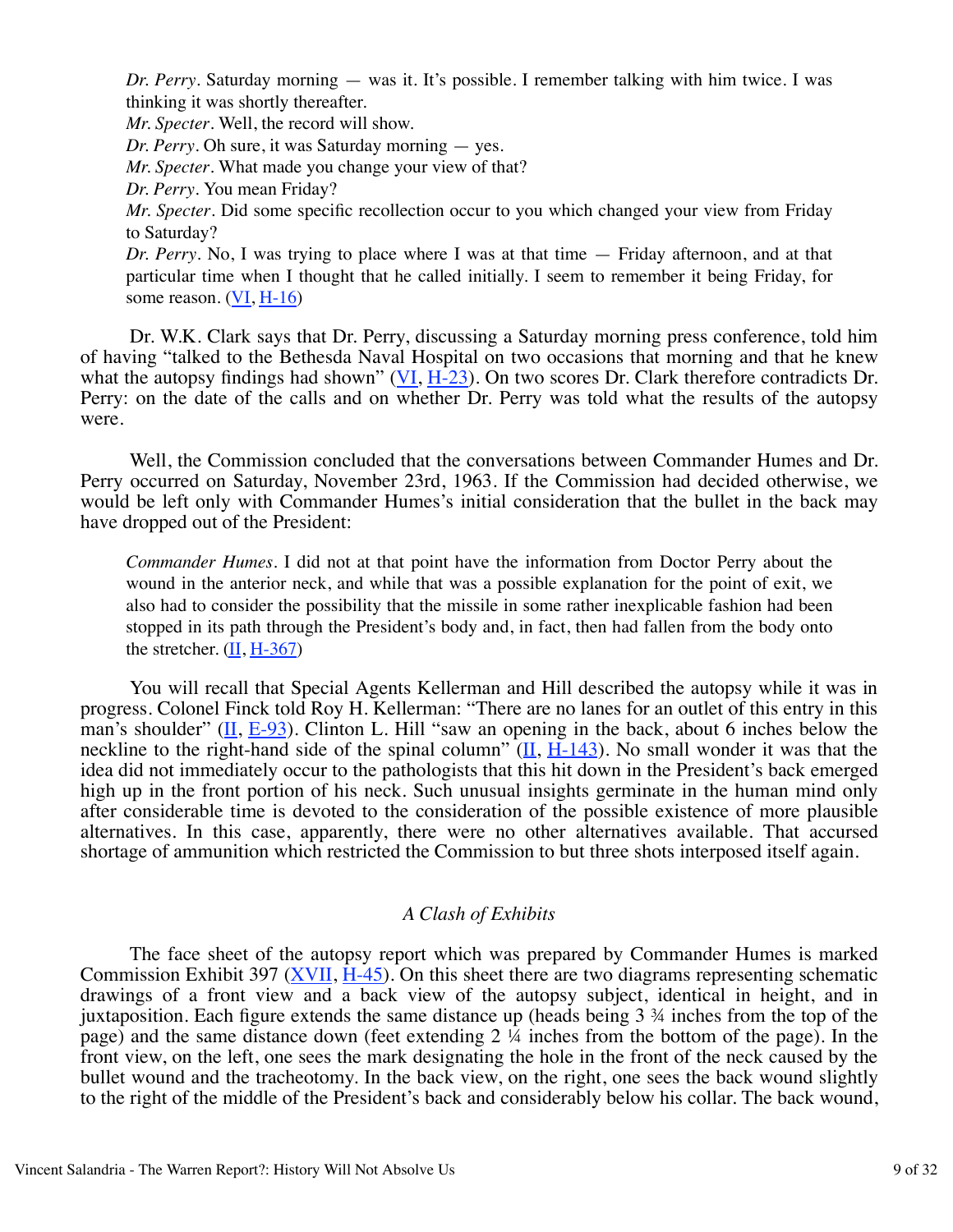as drawn, is  $\frac{3}{8}$  of an inch from the lower level of the collar line. The neck wound, in the front, as drawn, is 1 /6 of an inch from the lower level of the collar. *Therefore, the back wound is definitely drawn lower than the front neck wound.*



Commission Exhibit 397

 Now, let us turn to Commission Exhibits 385 and 386 (XVI, H-977). These two exhibits represent drawings of the upper portion of the President's body. Commission Exhibit 385 shows a side view of the President. The hit in the back is now placed high up on the neck. This back entry point is drawn above the exit point in the front of the President's neck. On the rear view of Commission Exhibit 386, the back hit is again seen high up on the neck and now almost to the extreme right of the President's body.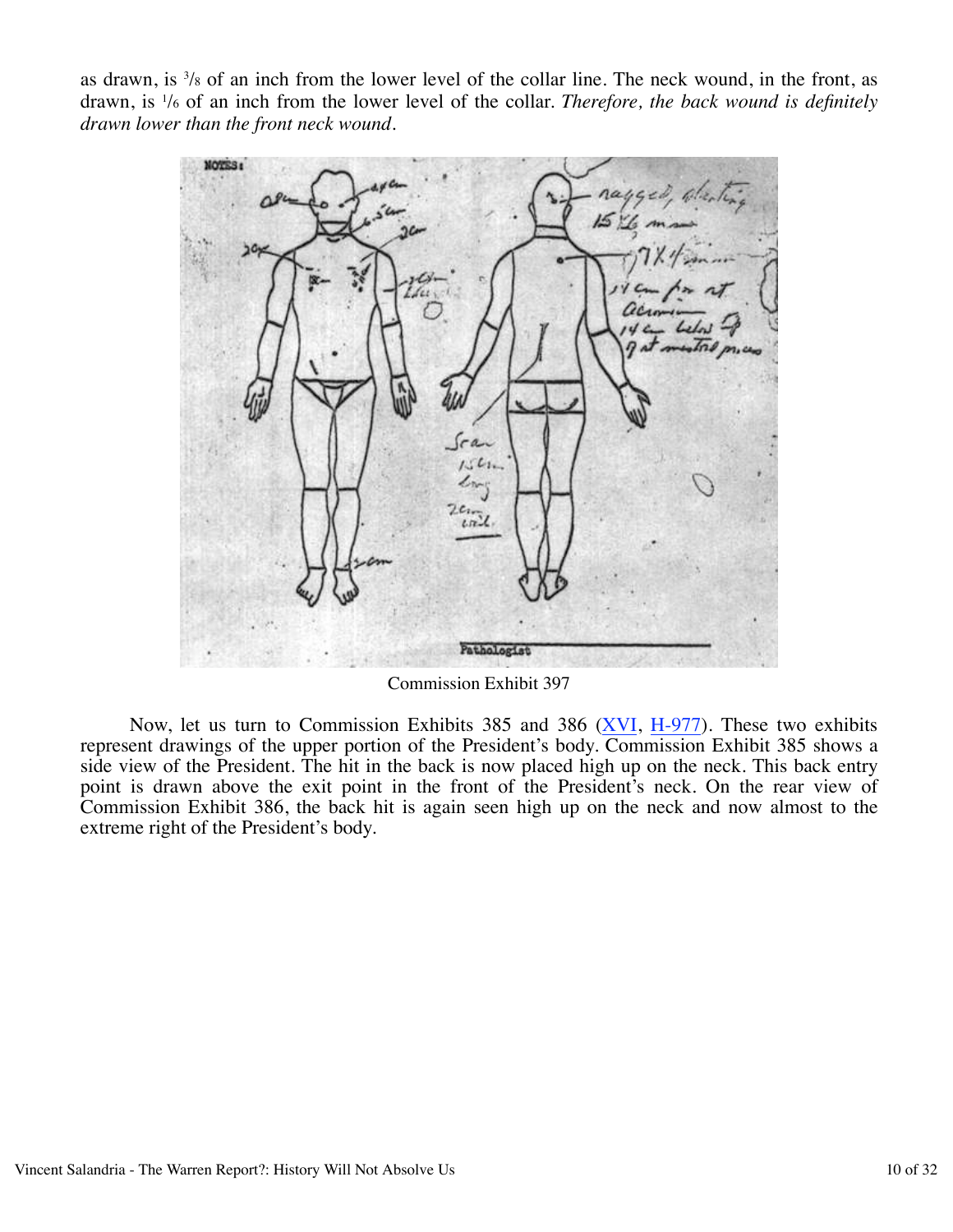



Commission Exhibit 385

Commission Exhibit 386

 These drawings are extraordinary in light of the following testimony relating to the President's suit coat:

*Mr. Specter*. Would it be accurate to state that the hole which you have identified as being the point of entry is approximately 6 inches below the top of the collar, and 2 inches to the right of the middle seam of the coat?

*Commander Humes*. That is approximately correct sir . . . (II, H-365)

 But how did the President's suit coat get pierced 6 inches below the collar, when the bullet is supposed to have entered high up on the collar region so as to be above the necktie knot from which this bullet was supposed to have emerged? The explanation out of the context of an assassination would constitute "high" comedy. The bullet hole in the back of the President is simply lifted high and to the right on the President by the force of sheer nonsense. Here is the explanation:

*Mr. Specter*. As to the muscular status of the President, what was it?

*Commander Humes*. The President was extremely well-developed, an extremely well-developed, muscular young man with a very well-developed set of muscles in his thoraco and shoulder girdle.

*Mr. Specter*. What effect would that have on the positioning of the shirt and coat with respect to the position of the neck in and above the seam?

*Commander Humes*. I believe this would have a tendency to push the portions of the coat which show the defects here somewhat higher on the back of the President than on a man of less muscular development.

*Mr. Specter*. Mr. Chief Justice, may it please the Commission, I would like to mark for identification **Exhibit 396**, which later proof will show is a picture of President Kennedy shortly before the first bullet struck him, and ask the doctor to take a look at that. Will you describe, Doctor Humes, the position of President Kennedy's right hand in that picture?

*Commander Humes*. Yes. This exhibit, Commission Exhibit No. 396, allegedly taken just prior to the wounding of the late President, shows him with his hand raised, his elbow bent, apparently in saluting the crowd. I believe that this action —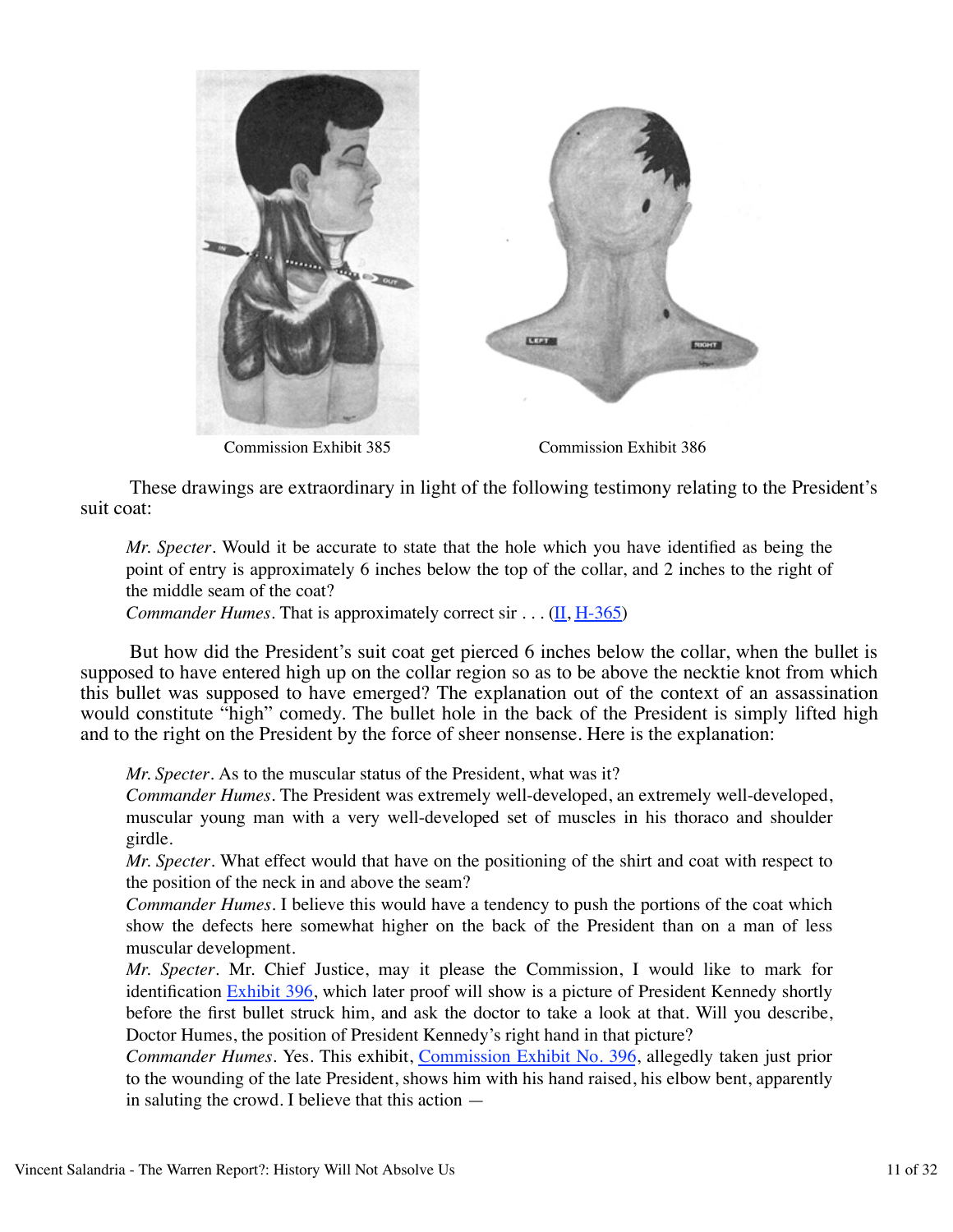*Mr. Specter*. Which hand was that?

*Commander Humes*. This was his right hand, sir. I believe that this action would further accentuate the elevation of the coat and the shirt with respect to the back of the President.  $(II, I)$ H-366)

 Exhibit 396 shows President Kennedy gesturing to the crowd by lifting his right hand, no higher than his forehead, with elbow bent. I defy the most muscle-bound man in the world to cause the center part of his shirt to lift roughly six inches, and then climb up his neck. I defy him to do so, not by such a simple gesture, but rather I would instruct him to lift both hands high over his head and gesticulate wildly. Such gesticulation may perhaps displace the shirt and coat as much as an inch, but the Warren Commission syndrome, I urge, is utterly incapable of duplication. The shirt and coat of President Kennedy could not have been so displaced by such a simple gesture such as bending his right arm at the elbow and lifting his hand to forehead height. If you entertain any doubts with respect to this, the President's tailor should be consulted. He would be outraged by the suggestion.

 Commission Exhibits 385 and 386 conform to nothing that we know from the testimony of the Special Agents who were present at the autopsy. These curious exhibits contradict the evidence found in the holes in the President's clothing. These strange works of an artist seem to erase a back wound six inches from the neck line and to give birth to a wound high up on the neck line. How were they arrived at, these strange twin children of the Commission?

*Commander Humes*. When appraised of the necessity for our appearance before this Commission, we did not know whether or not the photographs which we had made would be available to the Commission. So to assist in making our testimony more understandable to the Commission members, we decided to have made drawings, schematic drawings of the situation as we saw it, as we recorded it and as we recall it. These drawings were made under my supervision and that of Dr. Boswell by Mr. Rydberg, whose initials are H.A. He is a hospital corpsman, second class, and a medical illustrator in our command at Naval Medical School. *Mr. Specter*. Did you provide him with the basic information from which those drawings were

made?

*Commander Humes*. Yes, sir.

*Mr. Specter*. Distances, that sort of thing?

*Commander Humes*. Yes, sir. We had made certain physical measurements of the wounds, and of their position on the body of the late President, and we provided those and supervised directly Mr. Rydberg in making these drawings.

*Mr. Specter*. Have you checked the drawings subsequent to their preparation to verify their accuracy?

*Commander Humes*. Yes, sir.

*Mr. Specter*. And proportion?

*Commander Humes*. I must state those drawings are in part schematic. The artist had but a brief period of some two days to prepare these. He had no photographs from which to work, and had to work under description, verbal description, of what we had observed.

*Mr. Specter*. Would it be helpful to the artist in redefining the drawings, if that should become necessary, to have available to him the photographs or X-rays of the President?

*Commander Humes*. If it were necessary to have them absolutely true to scale. I think it would be virtually impossible for him to do this without the photographs.  $(II, H-349-50)$ 

So, therefore, Commander Humes, by his own admission, concedes that those two drawings of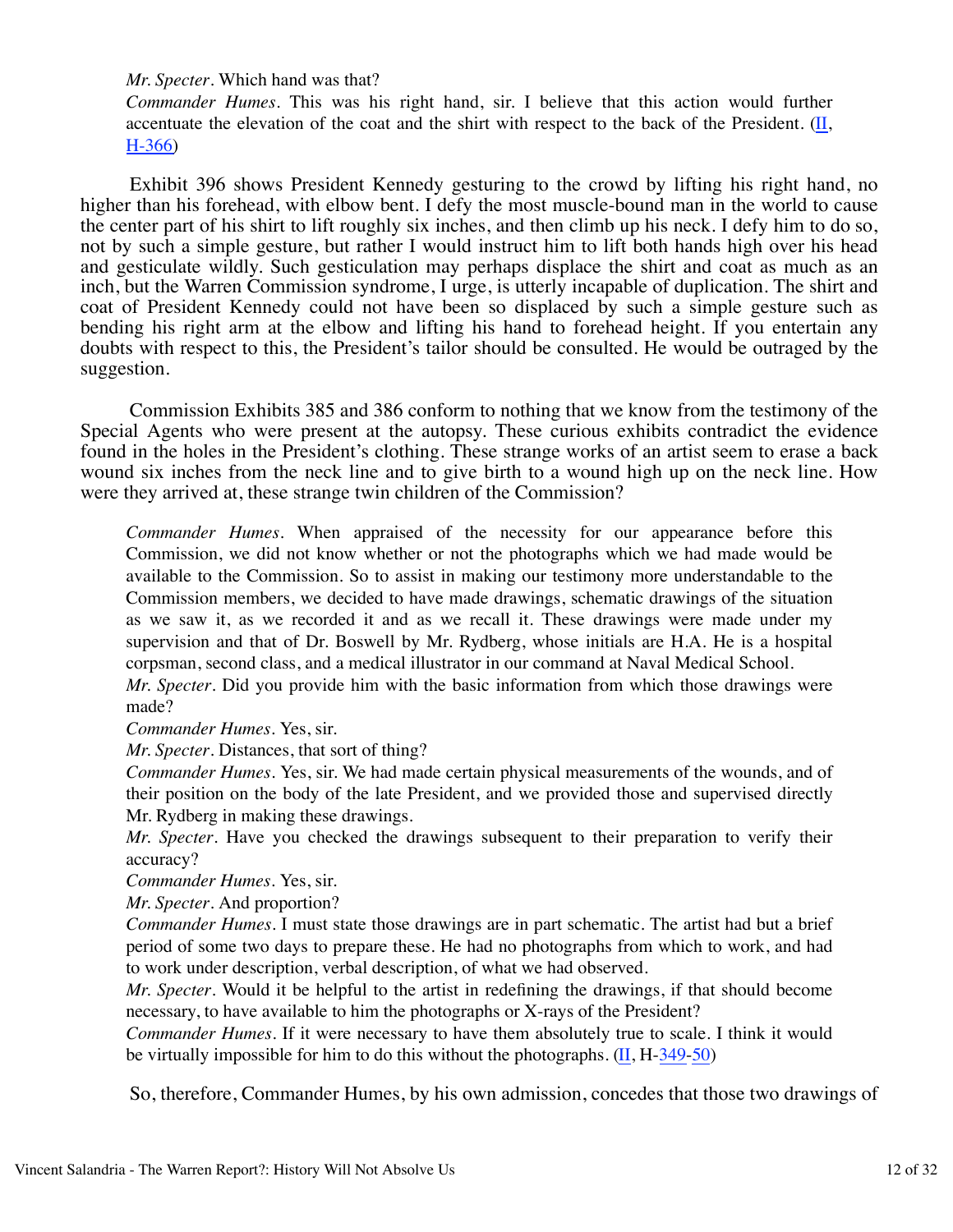the artist are not "absolutely true to scale." He and the Commission concluded that it was not necessary to have them absolutely true to scale. But I trust that the United States Government will recognize at this time that it is indeed necessary to have them true to scale. This matter of where the bullet entered the back of the President is of essence to the case. The Commission's evidence on this point is hopelessly self-contradictory.

 The Warren Commission was loaded with attorneys. Each one of them knew that *no criminal court in the land would have admitted those drawings as evidence without having first required the production of the autopsy X-rays with the colored and black and white photographs of the body.* These drawings are, by admission of Commander Humes, inaccurate fabrications. Why did the Commission not exclude them and *insist on the presentation of the X-rays and the photographs taken at Bethesda?*

The following is testimony relating to the absence of these crucial exhibits:

*Commander Humes*. I do not believe, sir, that the availability of the X-rays would materially assist the Commission.

*Mr. Specter*. How about the same question as to pictures?

*Commander Humes*. The pictures would show more accurately and in more detail the character of the wounds as depicted particularly in 385 and 386 and in 388-A. They would also perhaps give the Commissioners a bett  $-$  better is not the best term, but a more graphic picture of the massive defect in 388.

*Mr. Specter*. Going back for a moment, Doctor Humes.

*The Chairman*. Before we get off that, may I ask you this, Commander: If we had the pictures here and you could look them over again and restate your opinion, would it cause you to change any of the testimony you have given here?

*Commander Humes*. To the best of my recollection, Mr. Chief Justice, it would not. (II, H-371-72)

On November 24, 1963, Commander Humes signed the following certificate:

I, James J. Humes, certify that I have destroyed by burning certain preliminary draft notes relating to Naval Medical School Autopsy Report A63-272 and have officially transmitted all other papers related to this report to higher authority. (XVII, H-48)

 The destruction of these historically crucial notes is a tragedy. But fortunately, the reasons which prompted Commander Humes to destroy these original autopsy notes, and therefore deprived posterity of the freshest notes on the wounds, did not also prompt him to destroy the X-rays and photographs prepared at Bethesda. *He turned them over to the Secret Service* (II, H-372). He and the Commission did not see why these X-rays and photographs should be produced at the hearing. They happen to constitute the best extant evidence of the wounds. If the United States Government will not produce this vital data, we must conclude that their omission from the Warren Commission Hearing was purposeful.

 They must now be produced for the scrutiny of non-governmentally connected scholars. Not to do so would be to place the Warren Commission under the dark cloud of failure in its obligation to the American public. We have a right to know. Justice Warren has frequently supported such a right in his judicial opinions. Produce the X-rays and photographs.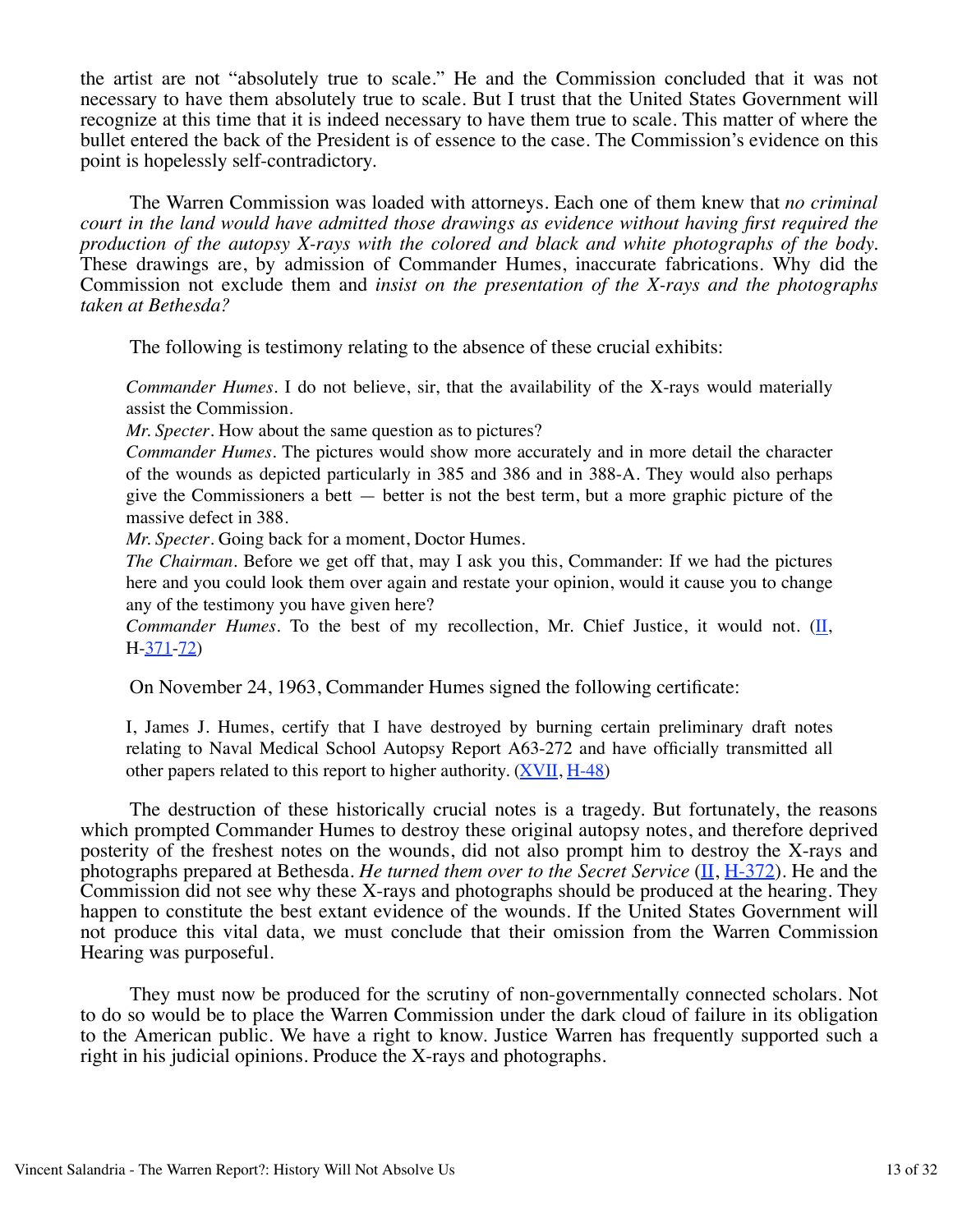#### *Summary*

 To summarize, we maintain that the evidence gathered by the Warren Commission certainly indicates the existence of one entry wound in the front of the President's neck and a separate wound in his back. To avoid this obvious conclusion the Warren Commission appears to have involved itself wittingly or unwittingly in fabrication and withholding of vital evidence.

#### II. The Wounds of Governor Connally

### *We dedicate this article to Governor John B. Connally, Jr., who possesses a hard core of fundamental honesty.*

Our task here is to analyze the propositions set forth by the Commission as follows:

Governor Connally was struck by a bullet which entered on the right side of his back and traveled downward through the right side of his chest, exiting below his right nipple. This bullet then passed through his right wrist and entered his left thigh where it caused a superficial wound. (W-19)

Although it is not necessary to any essential findings of the Commission to determine just which shot hit Governor Connally, there is very persuasive evidence from the experts to indicate that the same bullet which pierced the President's throat also caused Governor Connally's wounds. However, Governor Connally's testimony and certain other facts have given rise to some difference of opinion as to this probability  $\dots$  (W-19)

We learn immediately that "Governor Connally's testimony and certain other facts have given rise to some difference of opinion as to this probability." Let us then try to pick up the trail of these "certain others facts."

#### *The Busy Bullet*

 Since the Commission found that one bullet emerging from President Kennedy struck the governor, let us follow this bullet on the second half of its journey. The Commission decided that the tiny wound in the front of the President's neck was a wound of exit. They also proposed that this bullet entered the President's back, 5 ¾ inches below the top of the shirt collar and emerged in front from the left side of his necktie knot  $(V, H-60)$ . Such a bullet was, therefore, headed upward, entering at a lower point than its exit.

 We remind the reader that the Commission's ammunition supply totals three bullets. This limitation was self-imposed by virtue of the dogma that the murder was the act of a single assassin who was unable to fire more than three shots from a single bolt-action rifle in the given time. By turning the bullet downward in mid-air and thus having it strike the Governor, the Commission conserved ammunition. If the missile had not made this mid-air turn and struck the Governor, the Commission would not have had enough bullets to explain all the hits at the assassination site.

In addition this same missile by performing the down and up movement in the President,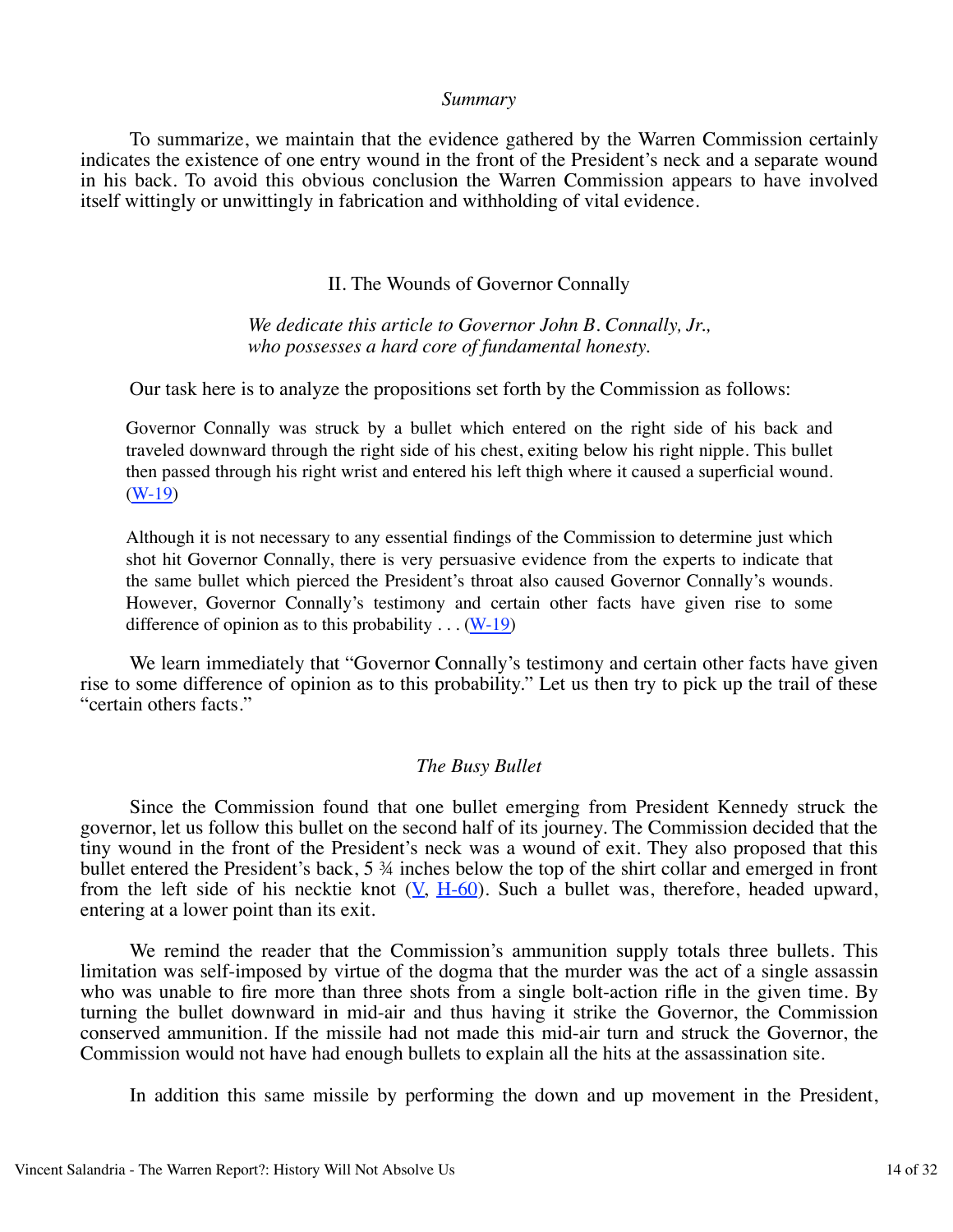explained away the suspected entry wound in the front of the President's neck. It also protected the Commission from the problem of a bullet in Kennedy's back which the autopsy experts initially thought had no channel of exit.

 But in addition to the "V" trajectory, this missile's path is described as plummeting downward while in flight, slicing through several diverse parts of Governor Connally. If Connally's wounds could not be explained by the same missile, the Commission would have been caught in impossible arithmetic. So, the Commission finally described the bullet as weaving downward, inward and upward in the President and then turning in mid-air, coursing downward and leftward in the Governor.

 If this bullet did not cause all the Governor's wounds, a minimum of two bullets would have been required to explain the back and front neck wounds of President Kennedy and all the wounds of Governor Connally. Such an expenditure would have left but one more bullet to impact on President Kennedy's head. At which juncture the Commission would have been out of ammunition to explain the other bullet hits in Dealey Plaza on that day.

 The Commission, if it had not conserved ammunition, by finding that the first bullet to hit the President accounted for all the wounds on the Governor, would be left without missiles to explain the impacts on the windshield and chrome in the front of the Presidential limousine and a hit on James T. Tague some 270 feet away. These extra bullet strikes are inexplicable if all three bullets are used in the smiting of the limousine's occupants.

#### *"It Is Not Conceivable"*

 Let us now leave the realm of Commission speculation and examine the evidence about the double hit. Governor Connally testified as follows:

. . . we turned on Elm Street. We had just made the turn, well, when I heard what I thought was a shot. I heard this noise which I immediately took to be a rifle shot. I instinctively turned to my right because the sound appeared to come from over my right shoulder, so I turned to look back over my right shoulder, and I saw nothing unusual except just people in the crowd, but I did not catch the President in the corner of my eye, and I was interested because once I heard the shot in my own mind I identified it as a rifle shot, and I immediately — the only thought that crossed my mind was that this is an assassination attempt.

So I looked, failing to see him, I was turning to look back over my left shoulder into the back seat, but I never got that far in my turn. I got about in the position I am in now, facing, looking a little bit to the left of center, and then I felt like someone had hit me in the back.

. . . Mrs. Connally pulled me over to her lap. I reclined with my head in her lap, conscious all the time, and with my eyes open; and the, of course, the third shot sounded, and I heard the shot very clearly. I heard it hit him. (IV, H-132-33)

. . . after I heard that shot, I had the time to turn to my right, and start to my left before I felt anything. It is not conceivable to me that I could have been hit by the first bullet  $\dots (IV, H-136)$ 

 So, Governor Connally believes that the Commission's conclusion is not only mistaken but "not conceivable."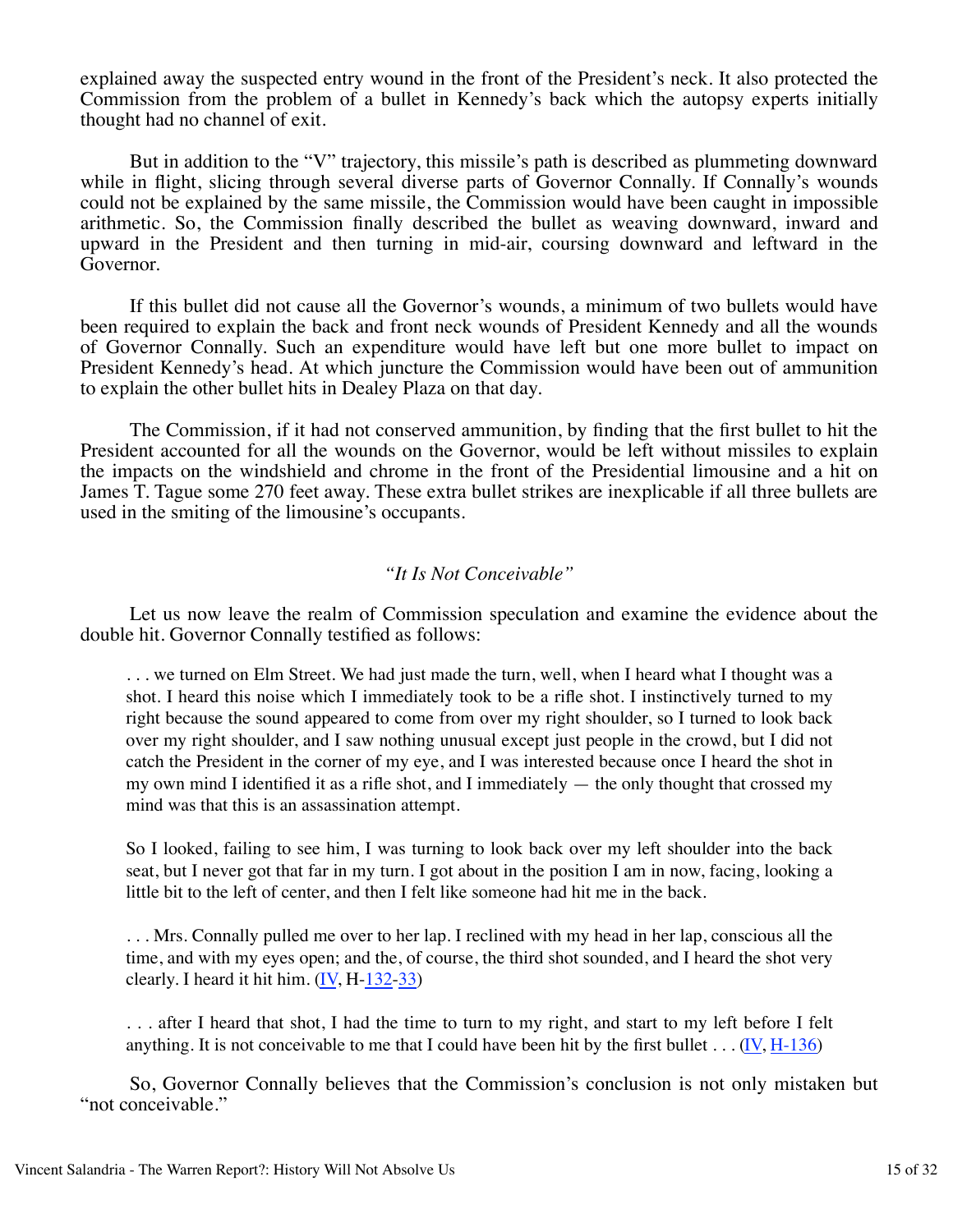Mrs. John B. Connally, Jr. offered testimony as follows:

I heard a noise, and not being an expert rifleman, I was not aware that it was a rifle. I turned over my right shoulder and looked back, and saw the President as he had both hands at his neck.

. . . Then very soon there was the second shot that hit John. As the first shot was hit, and I turned to look at the same time, I recall John saying, "Oh, no, no, no." Then there was a second shot, and it hit John, and as he recoiled to the right, just crumpled like a wounded animal to the right, he said, "My God, they are going to kill us all." (IV, H-147)

 Mrs. Connally's statement conforms exactly to her husband's description. It signified havoc for the Commission on the question of a single bullet hitting the two statesmen. The testimony of the Governor and Mrs. Connally was corroborated by every eyewitness. No witness suggested that Kennedy and Connally were wounded by the same bullet.

### *A Logical Fallacy*

 Tracing back the basis on which the Commission came to its unsubstantiated conclusion, we find that this was the reasoning employed:

The bullet that hit President Kennedy in the back and exited through his throat most likely could not have missed both the automobile and its occupants. Since it did not hit the automobile, Frazier testified that it probably struck Governor Connally. The relative positions of President Kennedy and Governor Connally at the same time when the President was struck in the neck confirm that the same bullet probably passed through both men. (W-105)

 Once stripped of the sad support provided by begging the question, the inference collapses under the weight of eyewitness, photographic, ballistics, and anatomical evidence.

 To justify the Commission's conclusion concerning a dual hit, we also have to assume that which the Commission's evidence did not prove, i.e., the absence of any other gunman at any other post. As a matter of fact, Harold Feldman has come across 51 eyewitnesses who indicated to the Commission that the shots came from the north side of Elm Street, to wit, the grassy knoll area. A shot from the knoll, hitting the President in the front of the neck, in a slightly downward but flatter trajectory than that of a shot fired from the Book Depository Building, could well have accounted for a bullet hitting the President and "not hitting the automobile." The Commission chose to ignore the mass of witnesses who heard shots from the knoll, smelled gunpowder, and saw smoke in the locale.

 Without viewing the autopsy X-rays and photographs, we cannot share the conclusion that the bullet in Kennedy's back exited from his necktie knot. All the evidence of the Commission, except for the artist's creations (Exhibits 385, 386), is against this proposition. Therefore, we reject the conclusion that the Governor's mere presence in front of the President proves that he was hit by the same bullet. Nor was the Commission justified in so concluding without examining the photographic and X-ray evidence of the autopsy.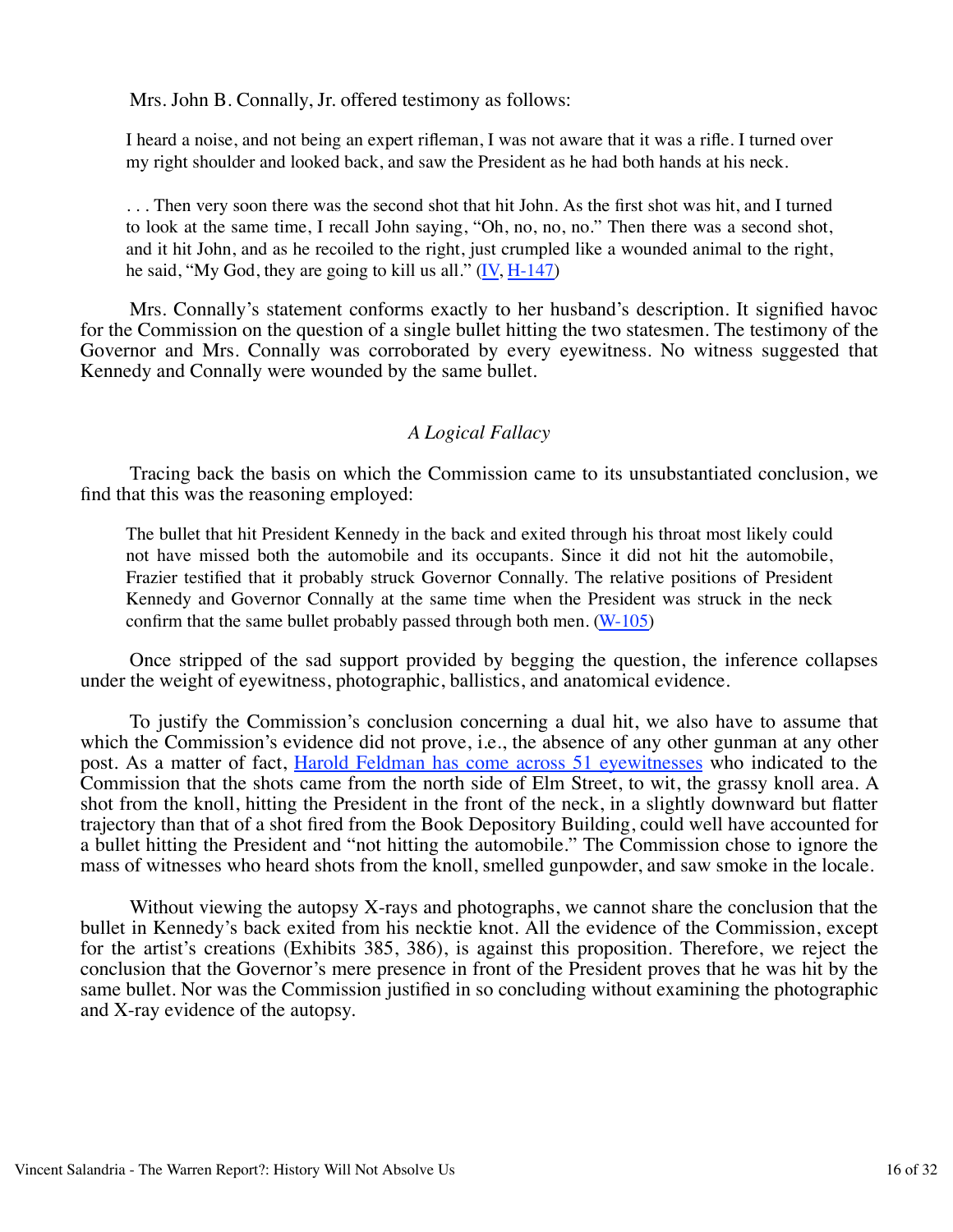#### *Commission vs. Mssrs. Zapruder and Newton*

 Better evidence is provided by the Abraham Zapruder motion picture taken of the assassination. This film, as published  $(XVIII, H 11-80)$ , consists of 160 frames which ran through the Zapruder camera at a rate of 18.3 frames per second (W-97). Therefore: "the timing of certain events could be calculated by allowing  $\frac{1}{18.3}$  seconds for the action depicted from one frame to the next" (W-97). It was the Zapruder film which compressed the Commission tightly into the time span of 4.8 to 5.6 seconds within which all the hits on the occupants of the Presidential limousine were scored. "From the timing evidenced by the Zapruder film, there was an interval of from 4.8 to 5.6 seconds between the shot which struck President Kennedy's neck (between frames 210 to 225) and the shot which struck his head at frame  $313''$  (W- $115$ ).

 Let us examine the film to determine if it supports the testimony of the Governor, Mrs. Connally, and all the eye-witnesses, that the Governor was pierced by a separate shot or shots. The Commission found that the Zapruder film showed the President's body first reacting to a bulletimposed force at frame 225.

 Governor Connally continued to sit erect and face forward from Zapruder frame 225 through 235. At frame 235 he began to turn right, just as he maintained in his testimony. The reader recalls that at frame 225 or before, the Commission found that a bullet had pierced Connally's back, shattered his fifth rib, caused compound fractures of his wrist, and hit him in the left knee area  $(W-93)$ . Despite the fact that a great deal of tissue and bone was struck, the Governor's body is supposed to have registered no reaction to the bullet which allegedly struck him by frame 225 or before. Rather the Governor is seen beginning his turn to the right at frame 235. On the other hand, President Kennedy's body immediately reacted to this bullet which, according to the Commission, struck no bone.

 The Commission well knew from the film that Connally's body evidenced no reaction at the time that President Kennedy's body did. The Commission's explanation of the Governor's failure to react is a headlong retreat from objective data to subjective guessing. "There was conceivably a delayed reaction between the time the bullet struck him and the time he realized that he was hit"  $(W-112)$ . But the Zapruder films recorded reality and not the Commission's speculations of what is conceivable.

 Newton's third law of motion cannot be so glibly bypassed. This law states that every action has an equal and opposite reaction, the forces occurring in pairs. The force on Connally, the Commission urges, was at first a single force which resulted in a delayed reaction. Back pierced, rib shattered, wrist fractured, thigh punctured — and no immediate reaction. This is not possible. In short, Messrs. Zapruder and Newton worked great damage on the Commission's fiat that the same first bullet to hit the President caused all the wounds on the Governor.

### *Commission Exhibit 399 — The Bullet*

 The most concrete evidence on this subject is the exhibit bullet itself. With one categorical assertion the Commission tried to eliminate any doubts about this bullet. "All the evidence indicated that the bullet found on the Governor's stretcher could have caused all his wounds" (W-95).

 This bullet weighed 158.6 grains (W-557). A whole bullet of this type weighs 160 to 161 grains (W-77). Except for a minute extrusion of metal from the rear, the bullet designated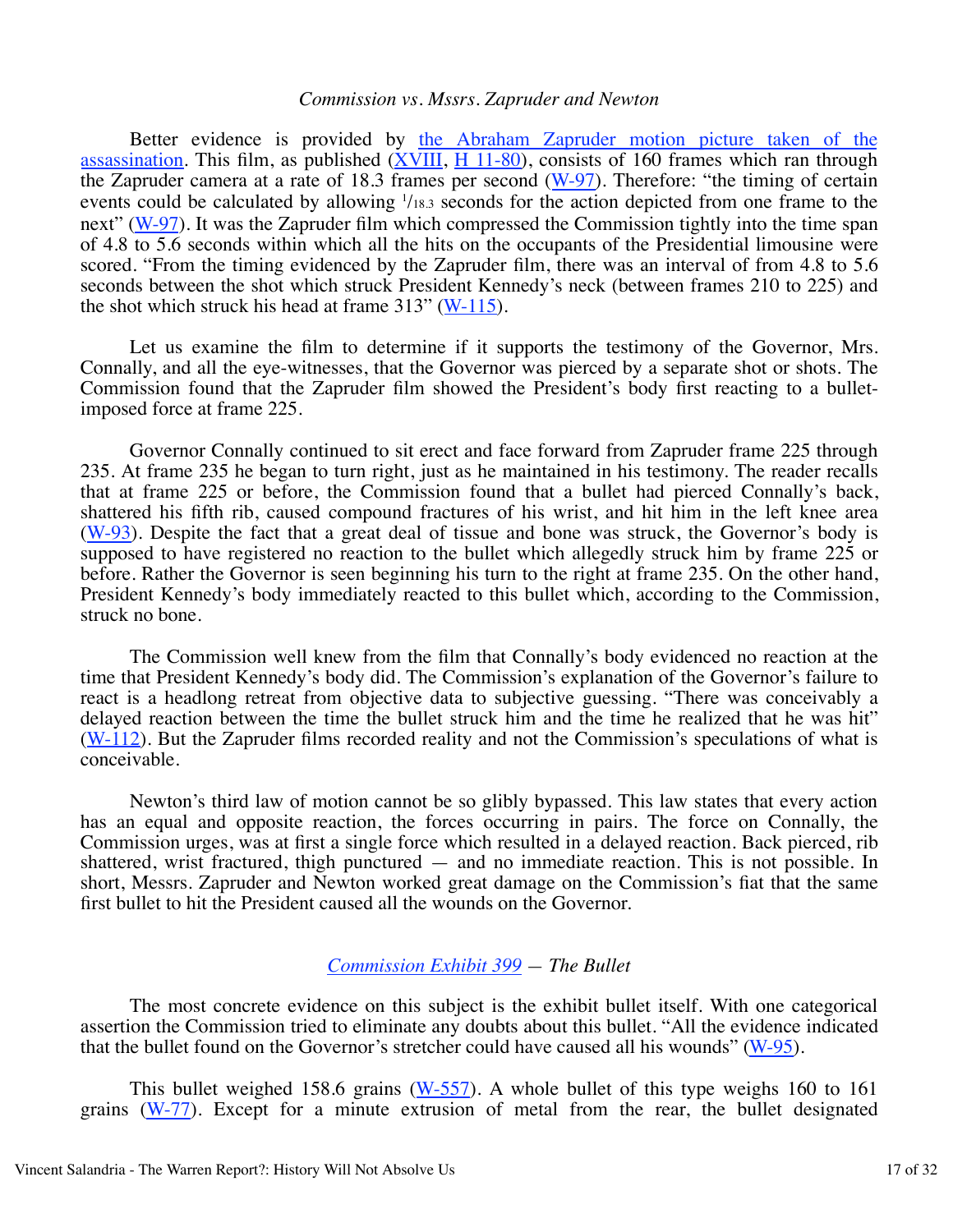Commission Exhibit 399 (XVII, H-399) was intact.

 The Commission decided that all the evidence indicated this bullet caused all the wounds on Connally. In so concluding, they evidently no longer recognize the testimony of Commander Humes. This is the same Dr. Humes on whom they relied so heavily for the drawings that took the place of the photographs and X-rays.

*Mr. Specter*. Dr. Humes, under your opinion which you have just given us, what effect, if any would that have on whether this bullet, 399, could have been the one to lodge in Governor Connally's thigh?

*Commander Humes*. I think that extremely unlikely. The reports, again Exhibit 392 from Parkland, tell of an entrance wound on the lower midthigh of the Governor, and X-rays taken there are described as showing metallic fragments in the bone, which apparently by this report were not removed and are still present in Governor Connally's thigh. [For those interested, Exhibit 392 is 22 pages and requires access to an original reproduction of Volume 17 in order to identify the precise page being referred to here.] I can't conceive of where they came from this missile.  $(II, H-376)$ 

 It would have been understandable had the Commission repudiated Commander Humes's testimony about the autopsy. His burning of initial autopsy notes, his failure to produce X-rays and photographs, his introduction of contradictory exhibits — these certainly impeached him as a witness.

 However, in this instance, Commander Humes reasoned competently. Whereas the Commission accepted his autopsy meanderings as verity, they acted as if he had never expressed himself on the subject of the bullet. For if they had taken cognizance of his testimony, they could not have concluded that "all the evidence indicated that the bullet found on the Governor's stretcher could have caused all his wounds."

On this score Humes had wide support. Dr. Robert Roeder Shaw of Parkland Hospital said:

*Mr. Specter*. What is your opinion as to whether bullet 399 could have inflicted all of the wounds on the Governor, then, without respect at this point to the wound of the President's neck? *Dr. Shaw*. I feel that there would be some difficulty in explaining all of the wounds as being inflicted by bullet Exhibit 399 without causing more in the way of loss of substance to the bullet or deformation of the bullet.  $(IV, H-114)$ 

*Dr. Shaw*. All right. As far as the wounds of the chest are concerned, I feel that this bullet could have inflicted those wounds. But the examination of the wrist both by X-ray and at the time of surgery showed some fragments of metal that make it difficult to believe that the same missile could have caused these two wounds. There seems to be more than three grains of metal missing as far as the  $- I$  mean in the wrist. (IV,  $H-113$ )

Dr. Charles F. Gregory of Parkland Hospital concluded as follows:

*Dr. Gregory*. The wound of entrance is characteristic in my view of an irregular missile in this case, an irregular missile which has tipped itself off as being irregular by the nature of itself. *Mr. Dulles*. What do you mean by irregular?

*Dr. Gregory*. I mean one that had been distorted. It is in some way angular, it has edges or sharp edges or something of this sort. It is not rounded or pointed in the fashion of an ordinary missile.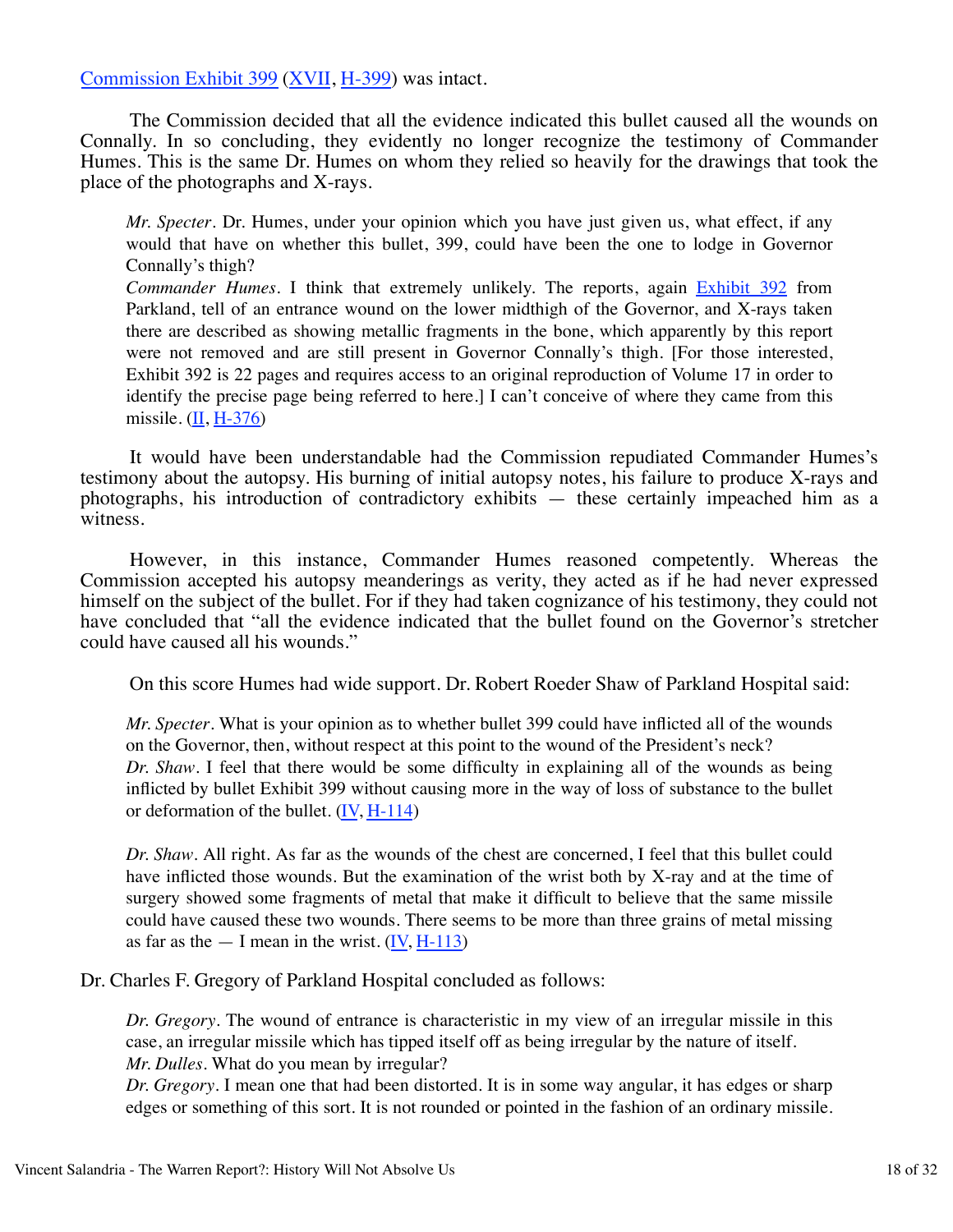# (IV, H-124)

 Commission Exhibit 399 was "rounded" and "pointed." Except for a slight irregularity caused when the bullet core extruded through the back, it was in all respects an intact, unmutilated bullet. It does not conform to the missile which Dr. Gregory stated would have caused the Governor's wrist wound. This is further proof that *all* the evidence did *not* show that Commission Exhibit 399 caused all the wounds on Governor Connally.

In further testimony, Dr. Gregory strikes another blow at the weaving-bullet theory.

*Dr. Gregory*. I would believe that the missile in the Governor behaved as though it had never struck anything except him.

*Mr. Specter*. Well, wouldn't you think it possible, bearing in mind that my last question only went as to whether the same bullet could have gone through President Kennedy and inflicted the wound on Governor Connally's chest, would you think it possible that the same missile could have gone through President Kennedy in the way I described and have inflicted all three of the wounds, that is, the entry and exit on the chest, the entry and exit on the wrist, and the entry into the thigh which you described.

*Dr. Gregory*. I suspect it's possible, but I would say it would have to be a remarkably powerful missile to have done so. (VI, H-103)

 So, Dr. Gregory thought that a separate shot hit Connally. Dr. George T. Shires of Parkland Hospital also thought so:

*Mr. Specter*. Do you think it is possible that Governor Connally could have been struck by two bullets, one entering his back and emerging from his chest and the second going into his wrist? *Dr. Shires*. I'm sure it is possible, because missile sites are so variable, depending upon the size of the bullet, the speed at which it travels, whether it was tumbling or not. We have seen all kinds of combinations of entrance and exit wounds and it's just impossible to state with any certainty, looking at a given wound, what the missile was, so I am sure it is possible. (VI, H-110)

 Mr. Specter then asked if it was possible for a bullet to slice through the President and then cause all the Governor's wounds.

*Dr. Shires*. I assume that it would be possible. The main thing that would make me think that this was not the case is that he remembers so distinctly hearing a shot and having turned prior to the time he was hit, and in the position he must have been, particularly here in Figure 5, I think it's obvious that he did turn rather sharply to the right and this would make me think that it was a second shot, but this is purely conjecture, of course.  $(VI, H-110)$ 

 Dr. Shires was too modest. His conclusion was not "purely conjecture." Conjecture is guessing from incomplete or uncertain evidence. All the eyewitness evidence (including that of the victim), the Zapruder film, the intact bullet, the testimony of Bethesda's Dr. Humes, and Parkland's Drs. Shaw, Gregory and Shires solidly support the view that a separate bullet or bullets struck Governor Connally. It was the Commission that conjectured to draw a conclusion that one bullet struck Kennedy and Connally. This inference is contradicted by overwhelming evidence. Analysis of the Commission's evidence compels us to conclude that it was wrong in finding: "All the evidence indicated that the bullet found on the Governor's stretcher could have caused all his wounds"  $(**W-95**)$ .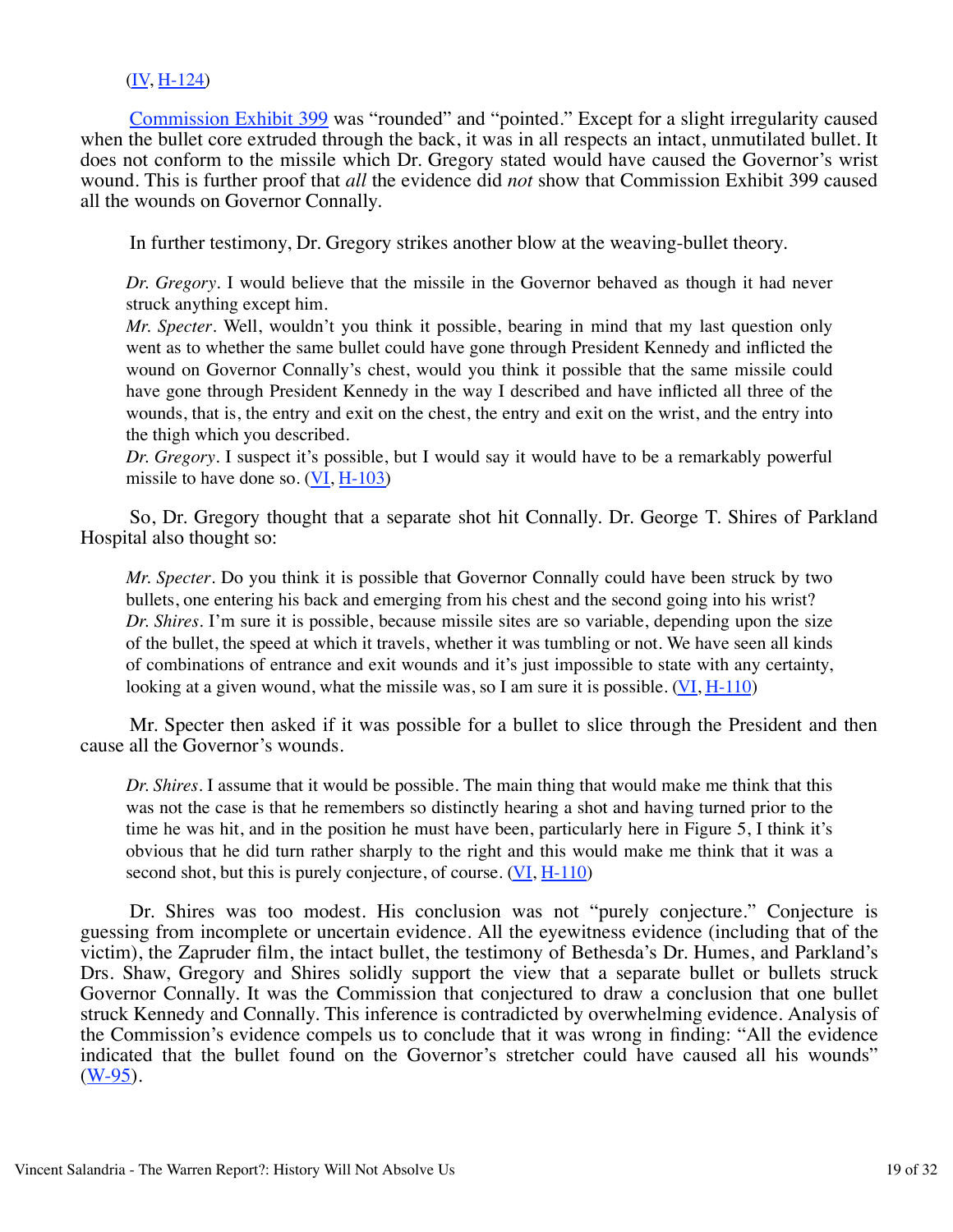An alert reader must by now be curious as to how one bullet could have coursed through the President from the rear, and pierced Governor Connally, who was sitting erect, through the back, right nipple, right wrist and left knee area. The only logical explanation for this extreme right to left and  $35^\circ$  back to front, downward and across bullet trajectory (V, H-172) would be a hit delivered from the right, from the north side of Elm Street, i.e., the grassy knoll area. No single bullet fired from the back into the Governor, who was sitting erect, would be likely to have accomplished those wounds in different geometric planes.

 Governor Connally described his being hit while "looking a little bit to the left of center, and then I felt someone had hit me in the back"  $(IV, H-133)$ . If we assume a direction from the right side of Connally, while he is turning a little left of center, it is possible to place all his hits through the back, out the right nipple, through the right wrist, and into the left femur, in one geometric plane. For the Commission to have concluded that the Connally shot was delivered from the right, would have corroborated the 51 witnesses who thought that shots were fired from the grassy knoll, but such a finding would have abolished the lone-assassin concept.

#### *Summary*

 The heavy weight of evidence requires us to conclude that the Commission was mistaken in its determination that Governor Connally was struck by the same first bullet or bullets which wounded the President. This evidence consists of the Governor's testimony, his wife's, that of all the eyewitnesses to the assassination, the Zapruder films, the ballistics evidence with respect to Commission Exhibit 399, and the anatomical findings indicating an irregular missile had punctured Governor Connally's wrist.

### III. The Head Wounds of President Kennedy

The complexity of these fractures and the fragments thus produced tax satisfactory verbal description and are better appreciated in photographs and roetgenograms which are prepared. (Autopsy Report,  $W-541$ )

 This is perhaps the most significant statement concerning the wounds in the President's head. Commander James J. Humes, Director of Laboratories of the Naval Medical School at Bethesda, who supervised the autopsy, made the following comment in his testimony before the Commission:

*Commander Humes*. I have noted in my report that a detailed description of the lines of these fractures and of the types of fragments that were thus made were very difficult of verbal description, and it was precisely for this reason that the photographs were made so one might appreciate more clearly how much damage had been done to the skull.

*Mr. Specter*. Were the photographs made available then, Dr. Humes, when Exhibit 388 was prepared?

*Commander Humes*. No, sir. *Mr. Specter.* All right.  $(\underline{\text{II}}, \underline{\text{H-351}})$ 

 Still later in his testimony Commander Humes contradicts the autopsy report and his former testimony as follows: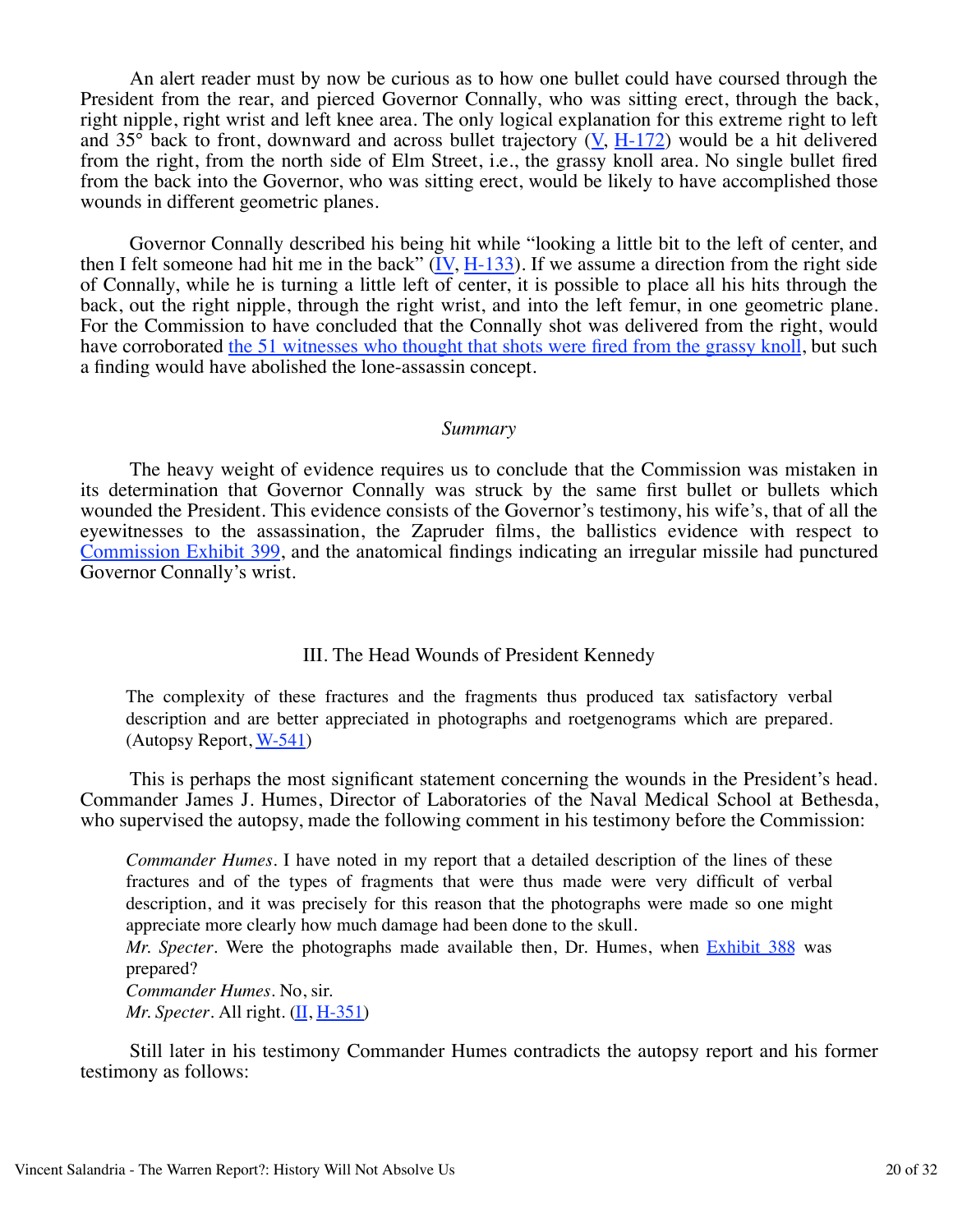*Commander Humes*. I do not believe, sir, that the availability of the X-rays would materially assist the Commission.  $(II, H-371)$ 

 Whereas in the autopsy report Commander Humes confessed the wounds of the head "tax satisfactory description," he later admits that the artist who portrayed the wounds of the head in Exhibit 388 was only given verbal description to aid in the preparation of his drawings. He no longer believes that "the X-rays would materially assist the Commission."

 It was the Commission's job, *inter alia,* to ascertain the nature of the head wounds. Commander Humes had the obligation to provide the X-rays and photographs of these wounds which "tax satisfactory description." Drawings based on verbal description were inadequate for the Commission's purpose. Mr. Specter and his Commission fellow lawyers are too experienced in law to accept the secondary evidence of the drawings in lieu of the best available evidence, to wit, the X-rays and photographs.

 To discuss the head wounds of the President without the X-rays and photographs is to undertake this crucial work without the essential tools. Therefore, our comments relating to these wounds, must be considered tentative since the Commission's data are incomplete. If I do not mistake the quality of our people, their pressure on the United States Government in the exercise of their right and desire to know will ultimately compel the production of this evidence. The Government in turn must recognize that the production of this evidence is the *sine qua non* of credibility in this case.

 Working under this handicap, we will be compelled to depart from the official case record to include three newspaper comments in our evidence. First, we will state the official version of the President's head wound:

The detailed autopsy of President Kennedy performed on the night of November 22 at the Bethesda Naval Hospital led the three examining pathologists to conclude that the smaller hole in the rear of the President's skull was the point of entry and the large opening on the right side of his head was the wound of exit.  $\dots$  (W-86)

Colonel Finck testified: "President Kennedy was, in my opinion, shot from the rear. The bullet entered in the back of the head and went out on the right side of his skull . . . he was shot from above and behind."  $(W-86)$ 

### *Eyewitness Testimony of Right Side Entry?*

 Certainly one of the closest eyewitnesses was Mrs. John F. Kennedy. Since President Kennedy's head was pitched into her by the force of the bullet impact, and she held him for a while, it is probable that she saw her husband's head wounds. Unfortunately we cannot know what she testified to with respect to them. For in the midst of her testimony appears the cryptic note: "Reference to wounds deleted"  $(\underline{V}, \underline{H} - 180)$ .

 Why these references were deleted is a mystery. J. Lee Rankin, the Commission's counsel, assured us that only classified material involving national security was withheld from the transcript volumes (*The Philadelphia Inquirer,* Nov. 20, 1964). As we have previously asked, what possible connection can the wounds inflicted on President Kennedy by a lone assassin have with national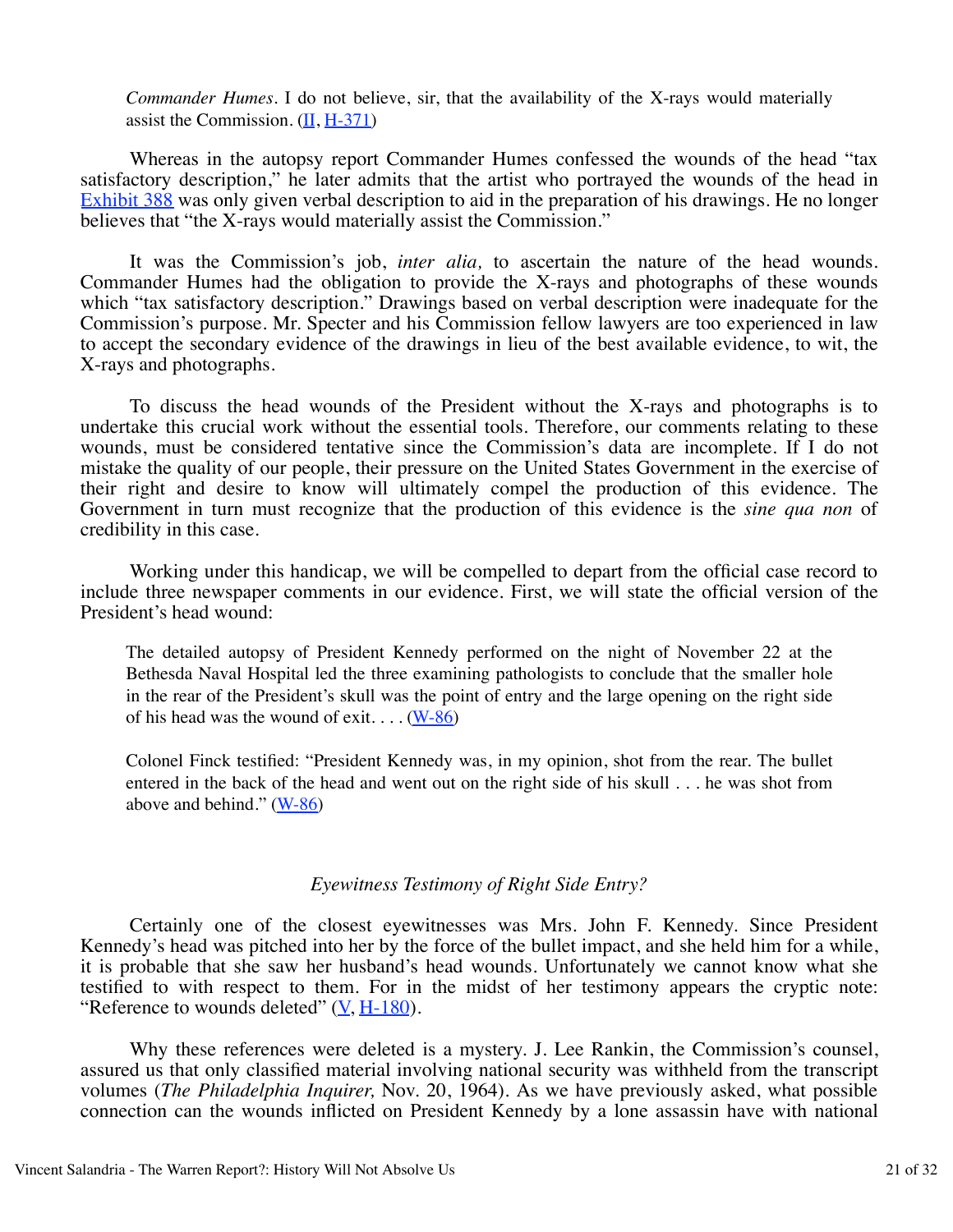security? Only wounds indicative of a trajectory pointing to an assassin other than the "lone assassin" would have any possible significance for the most bloated concept of national security. Commission censorship compels us to turn from Mrs. Kennedy to other eyewitnesses for help concerning the President's head wounds.

 Here again the Special Agents assigned to the protection of the President offer their trained observations. Special Agent Samuel A. Kinney was "the driver of the follow-up car" (XVIII, H-730). He reported the head strike as follows:

I saw one shot strike the President in the right side of the head. The President then fell to the seat to the left toward Mrs. Kennedy. (XVIII, H-731)

 Special Agent Kinney observed a hit on the right. He describes the President as falling leftward after being hit on the right side of the head. This conforms to what is shown by the Zapruder films which follow frame 313 (head impact picture) (XVIII, H-70-80).

 Seated in the left rear of the Presidential follow-up car was Special Agent George W. Hickey, who observed the following:

I heard what appeared to be two shots and it seemed as if the right side of his head was hit and his hair flew forward. (XVIII, H-765)

These agents thought they saw a hit on the right side of the President's head. The evidence of the Zapruder film, which shows President Kennedy's body being driven to the left, provides an indication of the direction from which this death-dealing shot came. A body being propelled to the left by a shot is indicative that the shot was fired from the right. A hit from the right side (grassy knoll area), which is supported by the statements of 51 eyewitnesses in the Commission's compilation of the evidence, would satisfactorily account for the President being pushed over to the left.

 At Parkland Hospital, Texas State Trooper Hurchel Jacks saw the President's body. He said about the head wound: "it appeared that the bullet had struck above the right ear or near the temple" (XVIII, H-801). If there was a hit on the right side, delivered from the right, then the left side of the head would be the logical place to look for some exit point of the missile or any part of it.

### *A Left Temporal Wound?*

We must examine the eyewitness testimony to determine if there is evidence of any outlet channel on the left portion of the President's head.

 *The New York Times* of November 23, 1963 (page 5, columns 7 and 8) carried a story entitled "10 Feet from President." This story refers to Norman Similas, 34 years of age, from Willowdale, Toronto, Canada, who was 10 feet from the President when a bullet struck his head. He saw the following:

I could see a hole in the President's left temple and his head and hair were bathed in blood.

 A.P. Photographer, James P. Altgens, who took the famous picture of President Kennedy registering his first hit or hits, was on the south side of Elm Street, to the left of the President. He said: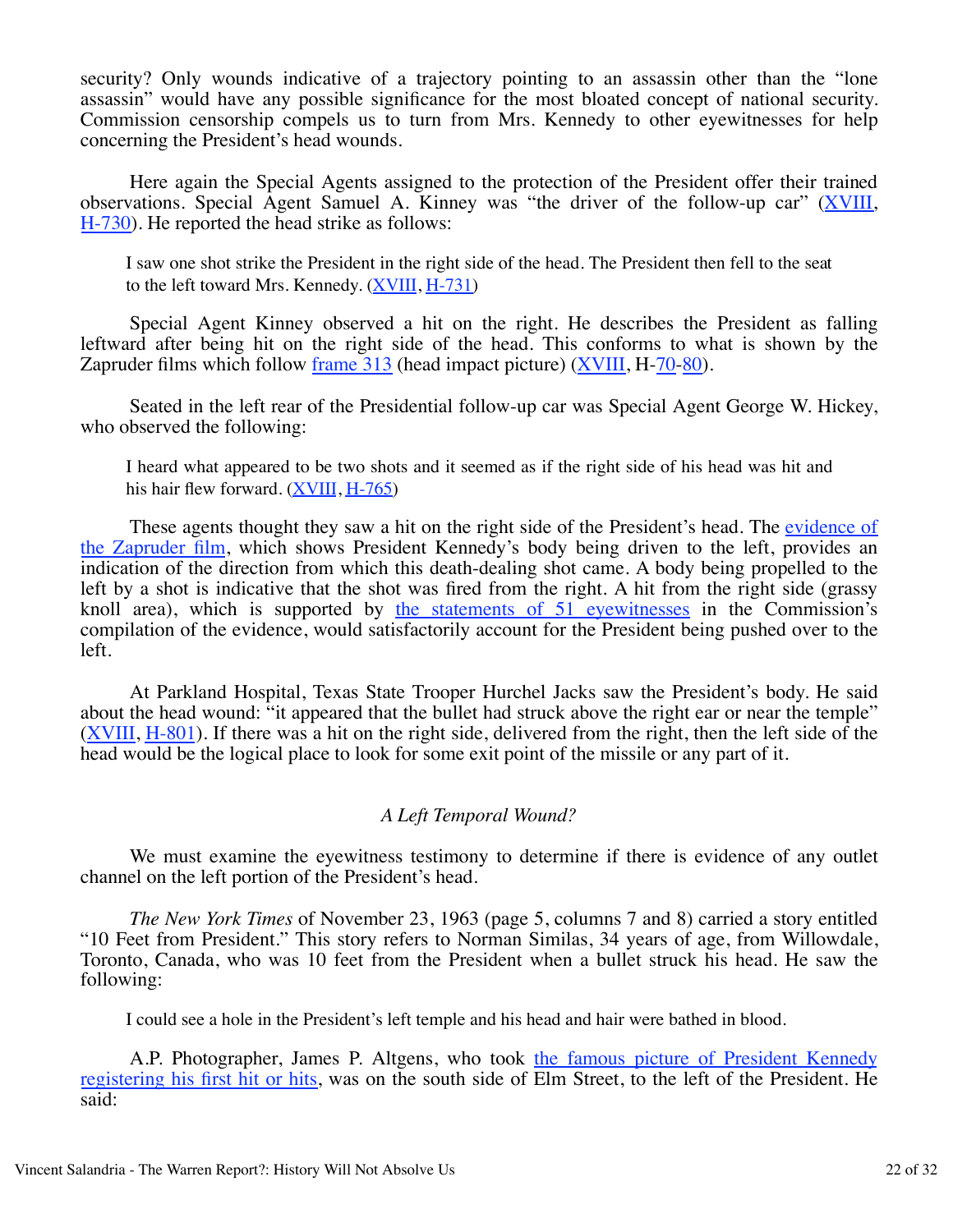There was flesh particles that flew out of the side of his head in my direction from where I was standing, so much that it indicated to me that the shot came out of the left side of his head. ( $VII$ , H-518)

 The fact that the head hit caused particles to fly southward indicates force having been applied from the north. This is evidence of a shot from the grassy knoll through the right parietal and out the left temporal region.

 Altgens' testimony to the effect that flesh was blown out the left side of the President's head is supported by two Dallas motorcycle policemen who were riding to the left rear of the Presidential limousine.

Officer B.J. Martin in a deposition for the Commission, testified as follows:

*Mr. Martin*. I was assigned to ride on the left-hand rear side of President Kennedy.

*Mr. Ball*. And were you riding alone there, or was another officer riding with you?

*Mr. Martin*. There was another officer riding with me, B.W. Hargis.

*Mr. Ball.* He was parallel to you on another motorcycle?

*Mr. Martin*. Yes, sir, we were.

*Mr. Ball*. Two motorcycles abreast?

*Mr. Martin*. Yes . . .

*Mr. Ball*. Was there any breeze that day?

*Mr. Martin*. Yes, there was.

*Mr. Ball*. From what direction?

*Mr. Martin*. I believe it was blowing out of the south-west at that particular location. It seemed like we were going to turn into the wind as we turned off of Houston onto Elm.

*Mr. Ball.* The wind was in your face?

*Mr. Martin.* Yes; the best I can recall. (VI, H-289-291)

 Officer Martin then told of hearing the shots, going to Parkland Hospital, and directing traffic there. While working traffic, Officer Martin made a gory discovery:

*Mr. Ball*. You had a white helmet on?

*Mr. Martin*. Yes.

*Mr. Ball*. Did you notice any stains on your helmet?

*Mr. Martin*. Yes, sir; during the process of working traffic there, I noticed that there were blood stains on the windshield on my motor and then I pulled off my helmet and I noticed there were blood stains on the left side of my helmet.

*Mr. Ball*. To give a more accurate description of the left side, could you tell us about where it started with reference to the forehead?

*Mr. Martin*. It was just to the left of what would be the center of my forehead — approximately halfway, about a quarter of the helmet had spots of blood on it.

*Mr. Ball*. And were there any other spots of any other material on the helmet there besides blood?

*Mr. Martin*. Yes, sir; there was other matter that looked like pieces of flesh.

*Mr. Ball*. What about your uniform?

*Mr. Martin*. There was blood and matter on my left shoulder of my uniform.

*Mr. Ball*. You pointed to a place in front of your shoulder, about the clavicle region?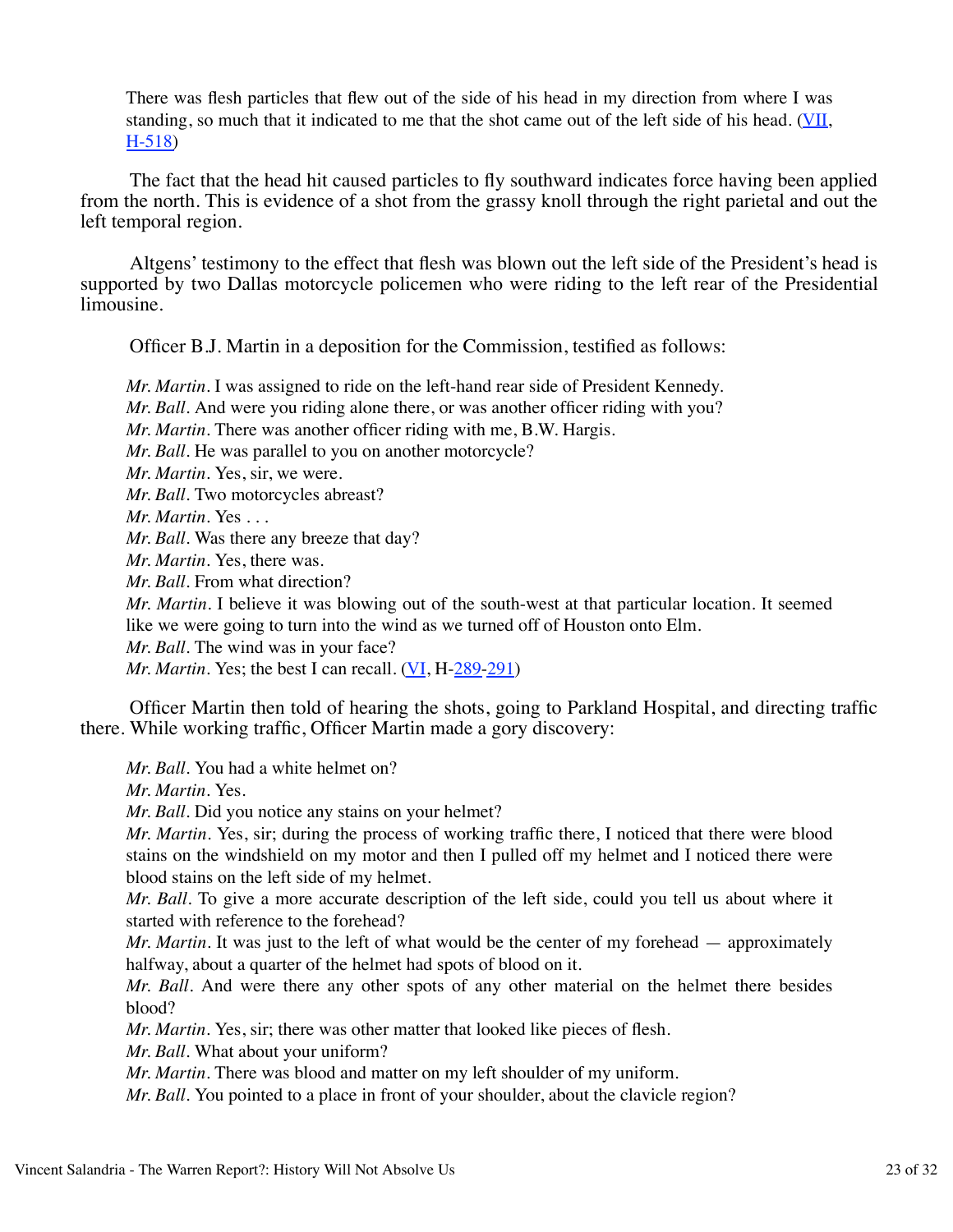*Mr. Martin*. Yes, sir. *Mr. Ball*. On the front of your uniform and not on the side? *Mr. Martin*. No, sir. *Mr. Ball*. That would be left, was it? *Mr. Martin*. Yes, on the left side. *Mr. Ball*. And just below the level of the shoulder? *Mr. Martin*. Yes, sir. *Mr. Ball*. And what spots were there? *Mr. Martin*. They were blood spots and other matter. *Mr. Ball*. And what did you notice on your windshield? *Mr. Martin*. There was blood and other matter on my windshield and also on the motor. (VI, H-292)

 Officer Martin, therefore, while riding his motorcycle to the left rear of the President was splattered with blood and material from the President's head while riding into a wind. This also supports a shot from the right of the President, through the right side and out the left side of the skull. We will now focus on the testimony of the other policeman, Bobby W. Hargis, who was riding his motorcycle abreast of Officer Martin.

*Mr. Hargis*. I was at the left-hand side of the Presidential limousine. *Mr. Stern*. At what part of the President's car? *Mr. Hargis*. Well — *Mr. Stern*. Front, or rear? *Mr. Hargis*. Oh. Rear. *Mr. Stern*. Riding next to Mrs. Kennedy? *Mr. Hargis*. Right.

Mr. Hargis told of hearing two shots.

*Mr. Stern*. Did something happen to you personally in connection with the shot you have just described?

*Mr. Hargis*. You mean about the blood hitting me?

*Mr. Stern*. Yes.

*Mr. Hargis*. Yes, when President Kennedy straightened back up in the car the bullet hit him in the head, the one that killed him and it seemed like his head exploded, and I was splattered with blood and brain, and kind of a bloody water. It wasn't really blood . . . (VI, H-294)

 So Officers Martin and Hargis, riding on the left rear of the Presidential limousine, had themselves and their vehicles splattered by blood, brains, and fluids flying from the head of the fatally struck President. It would be surprising indeed if a bullet fired from the rear, impacting on the right rear of the President's head and exiting from the right side of his read, had propelled material to the left and rear of the limousine. Not being familiar with the Dealey Plaza physics applicable to this unique Commission frame of reference, we imagine, for the time being, that a bullet striking from the rear on the right side would have sent flesh and blood flying out right front and not left rear.

### *The Left-Temporal Wound — A Parkland Hospital Illusion?*

 Once the Presidential limousine arrived at Parkland Hospital, a related mystery began to take shape immediately. On November 24th, 1963, *The Philadelphia Sunday Bulletin* carried on page 3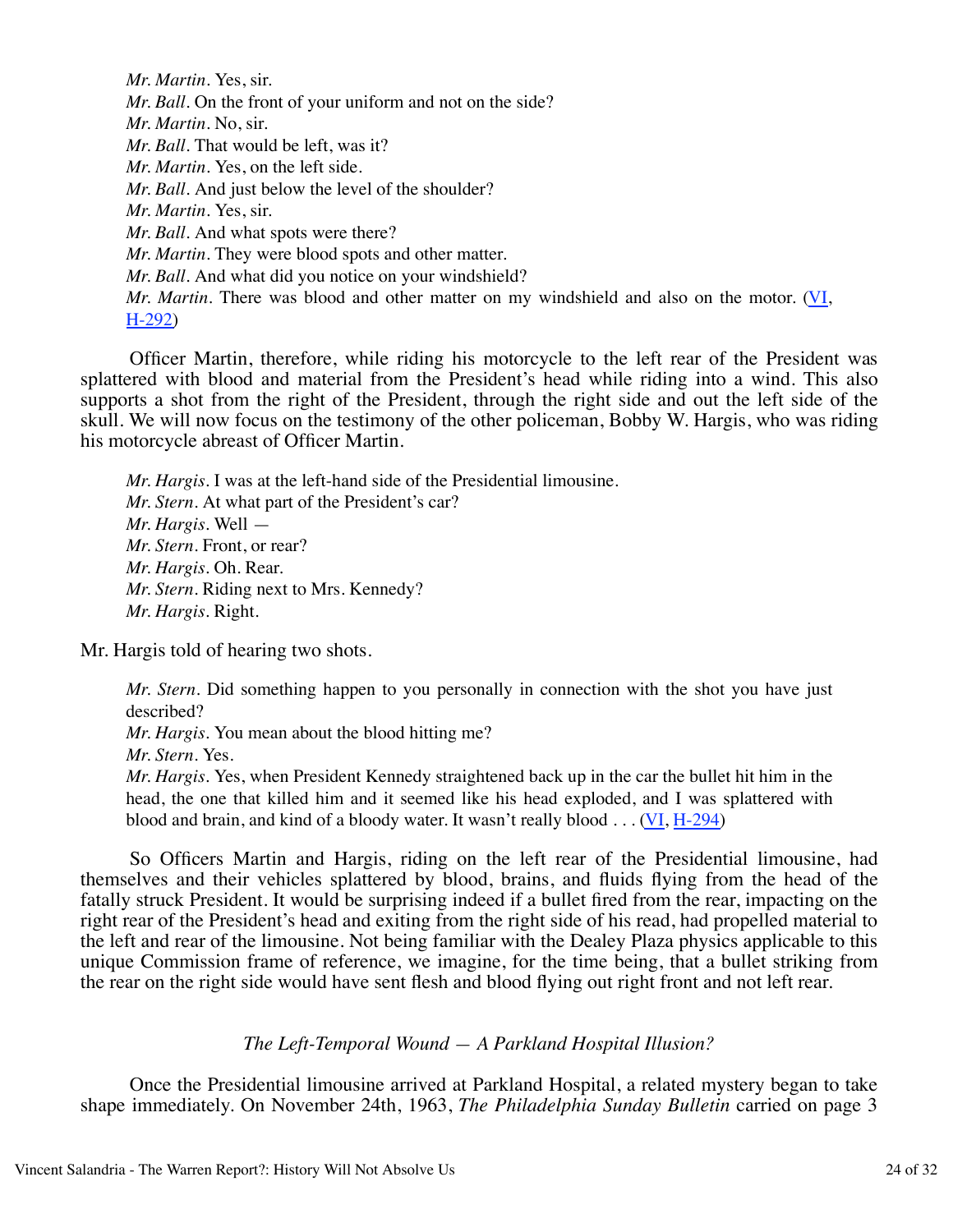an article describing how Father Oscar L. Huber, pastor of the Holy Trinity Catholic Church of Dallas, administered the last rites to the President. The article reports that Father Huber:

wet his right thumb with holy oil and anointed a Cross over the President's forehead, noticing as he did, a "terrible wound" over his left eye.

 The report of Dr. Robert N. McClelland of Parkland Hospital, who attended the President, dated November 22nd, 1963 at 4:45 P.M., corresponds exactly to what Father Huber had seen:

The cause of death was due to massive head and brain injury from a gunshot wound of the left temple. (W-526, 527)

 Father Huber was not called as a witness. Nor was Dr. McClelland asked for an explanation of his designation of a wound in the left temple as the cause of death. Apparently the Commission was not concerned with how posterity would regard these two men for seeing a left temporal wound of a "terrible" or "massive" nature when no such wound was supposed to be present.

 But, these two men were in good company. You will recall the Canadian, Norman Similas, had seen: "a hole in the President's left temple." A.P. photographer Altgens thought: "the shot came out of the left side of his head."

 Still others join Father Huber, Dr. McClelland, and Messrs. Altgens and Similas in suffering from this curious visual disorder. Dr. Adolph Hartung Giesecke, Jr. of Parkland Hospital was no less subject to illusion on this score:

*Mr. Specter*. What did you observe specifically as to the nature of the cranial wound? *Dr. Giesecke*. It seemed that from the vertex to the left ear, and from the browline to the occiput on the left-hand side of the head the cranium was entirely missing. *Mr. Specter*. Was that the left-hand side of the head, or the right-hand side of the head?

*Dr. Giesecke*. I would say the left, but this is just my memory of it. (VI, H-74)

 This is strange. Still stranger is the fact that Dr. Marion Jenkins of Parkland Hospital also made the identical report of a left-temporal wound:

*Dr. Jenkins*. I don't know whether this is right or not, but I thought there was a wound on the left temporal area, right in the hairline and right above the zygomatic process.

*Mr. Specter*. The autopsy report discloses no such development, Dr. Jenkins.

*Dr. Jenkins*. Well, I was feeling for — I was palpating here for a pulse to see whether the closed chest cardiac massage was effective or not and this probably was some blood that had come from the other point and so I thought there was a wound there also.  $(VI, H-48)$ 

 In summary, on the question of the possible existence of a left-temporal wound, Dr. Jenkins "thought there was a wound there also."

 Six people in all thought there was a wound in the left temporal area of the skull. If these six people were mistaken, the Government can prove them in error by producing the X-rays and photographs taken at the autopsy. These six witnesses are backed up by the evidence of the splattering of Officers Martin and Hargis who were to the left and rear of the Presidential limousine. All of the above points directly to a hit from the right and not from the rear of the President. The evidence against the Government theory that the bullet which struck President Kennedy in the head was delivered from the rear is considerable.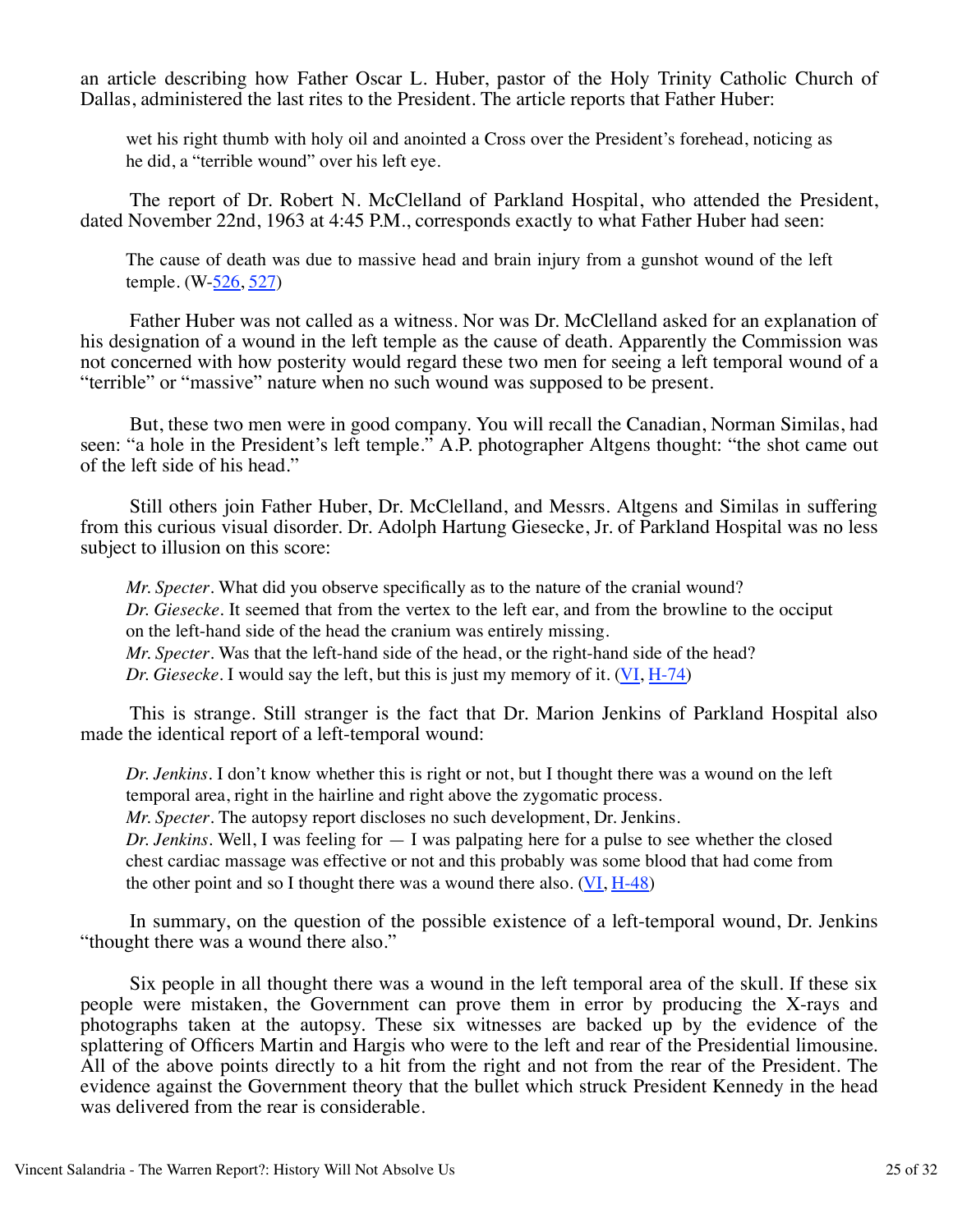Let us now examine the evidence which the Commission offered to support its hypothesis.

## *A Small Hole in the Back of the President's Head?*

 The Report states the following: "the smaller hole in the rear of the President's skull was the point of entry" (W-86).

 To prove the existence of such a small hole in the back of the President's head was essential to the lone-assassin theory. For the eyewitnesses at the scene testified to a hit on the right side of the skull of the President, while he was facing forward. Such a hit is most consistent with a bullet delivered from the north side of Elm Street, which position was not that of the alleged assassin.

 All the Government's proof of this small wound in the back of the President's head amounts to the statements of the doctors who conducted the autopsy, Drs. Boswell, Finck and Humes, whose report described a "small occipital wound"  $(W-541)$ . In addition, Special Agent Roy H. Kellerman testified to the existence of a large wound on the right side of the head and another wound in diameter equal to his little finger near the end of the hairline.

 Exactly where this wound was, according to Mr. Kellerman's testimony, we will never know because of Mr. Specter's confusing designation of the wound as follows:

*Mr. Kellerman*. Entry into this man's head was right below that wound. *Mr. Specter*. Indicating the bottom of the hairline immediately to the right of the ear about the lower third of the ear?

 To the right of the right ear represents a point off the head. Therefore, Mr. Specter has obliterated any possible support Mr. Kellerman was providing for the Government's contention that there was a small wound in the occipital region.

 Only the three autopsy doctors mention this wound. Many are asked about it. No one else confirms its existence. Let us review the parade of witnesses among whom Mr. Specter fished for some support for the existence of this small wound. The fishing was poor, to say the least.

 Dr. Ronald Coy Jones told Mr. Specter that he saw "what appeared to be an exit wound in the posterior portion of the skull" (VI,  $H-5\overline{6}$ ). Dr. Jones was of no help. He saw an exit wound where the Commission wanted an entry wound.

 Dr. Marion Thomas Jenkins told Mr. Specter plenty about a massive wound in the left temporal region, but he could cast little light on the wound which Mr. Specter sought to establish in the back of the skull:

*Mr. Specter*. Did you observe any wounds immediately below the massive loss of skull which you have described? *Dr. Jenkins*. On the right side? *Mr. Specter*. Yes, sir. *Dr. Jenkins*. No . . . (VI, H-48)

 Dr. Gene Colman Akin, a Parkland physician, was able to advise Mr. Specter about damage in the right occipital-parietal portion of the skull. But what he told did not conform to the tiny, neat,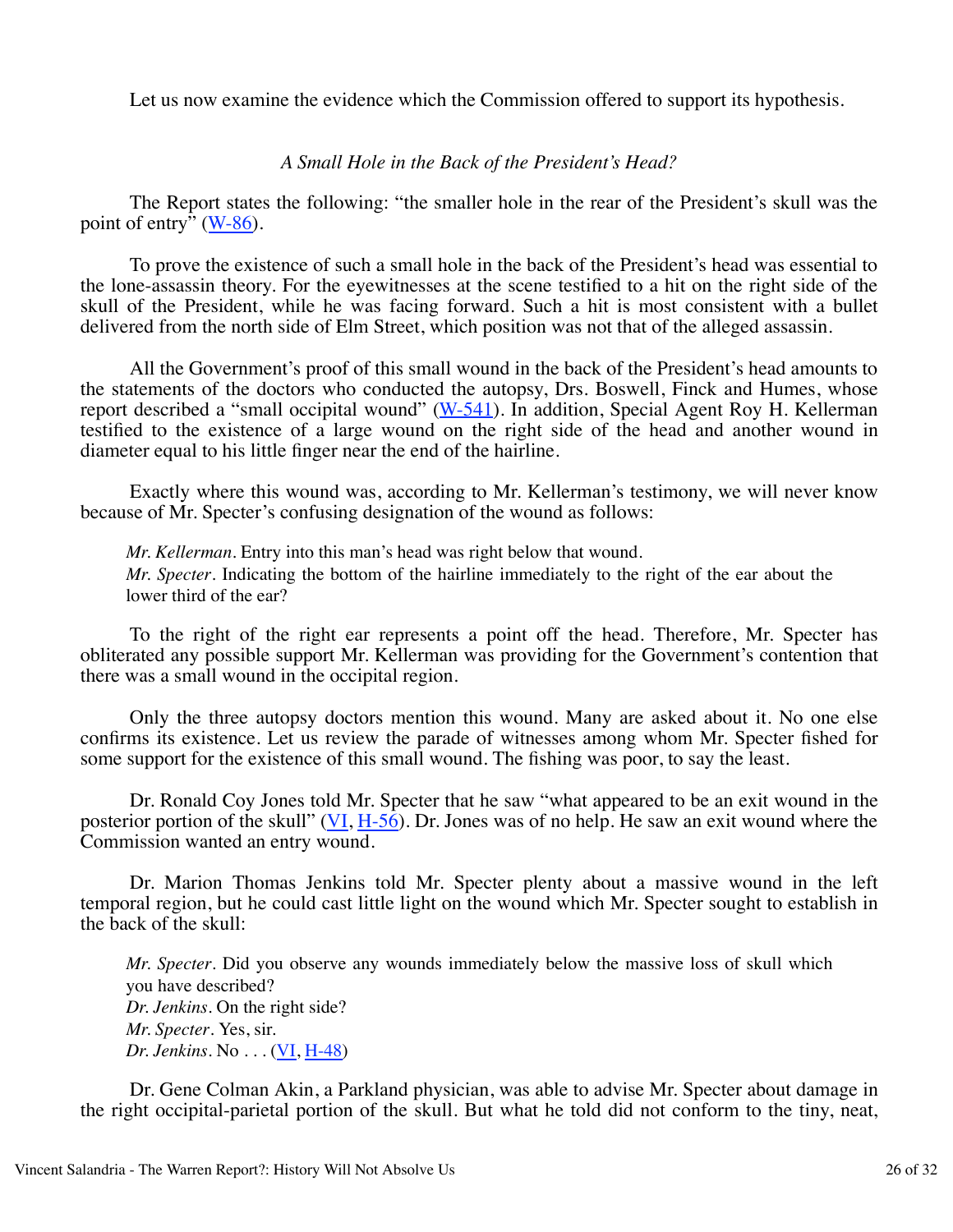little hole which the Government needed to support a hit from the rear. Said Dr. Akin:

The back of the right occipital parietal portion of his head was shattered, with brain substance protruding.

So, off to Dr. Paul Conrad Peters went the hapless Mr. Specter:

*Dr. Peters*. I noticed that there was a large defect in the occiput. It seemed to me that in the right occipital-parietal area that there was a large defect. There appeared to be bone loss and brain loss in the area.

*Mr. Specter*. Did you notice any holes below the occiput, say, in this area below here? *Dr. Peters*. No. (VI, H-71)

 Dr. Peters was willing to discuss a large hole in the occipital-parietal area with Mr. Specter. But small holes no.

 Dr. Adolph Hartung Giesecke, Jr. was the next doctor to have his memory conjured by the pertinacious Mr. Specter. He told of a "very large cranial wound" on "the left-hand side of the head." This was absolutely of no help to Mr. Specter. who tried again:

*Mr. Specter*. Did you observe any other wound or bullet hole below the large area of missing skull?

*Dr. Giesecke*. No . . . (VI, H-74)

 Dr. Jackie Hansen Hunt, the anesthesiologist, did not see the wounds. Nor more useful to the government theory was Dr. Kenneth Everett Salyer:

*Mr. Specter*. What did you observe with respect to the head wound?

*Dr. Salyer*. I came in on the left side of him and noticed that his major wound seemed to be in his right temporal area, at least from the point of view that I could see him, and other than that  $$ nothing other than he did have a gaping scalp wound — cranial wound.

Registered Nurse Diana Hamilton Bowron also failed Mr. Specter:

*Mr. Specter*. You saw the condition of his what? *Miss Bowron*. The back of his head. *Mr. Specter*. And what was that condition? *Miss Bowron*. Well, it was very bad — you know. *Mr. Specter*. How many holes did you see? *Miss Bowron*. I just saw one large hole. *Mr. Specter*. Did you see a small bullet hole beneath that one large hole? *Miss Bowron*. No, sir. (VI, H-136)

Dr. Malcolm Oliver Perry can't help Mr. Specter either:

*Mr. Specter*. What did you observe as to the President's head, specifically? *Dr. Perry*. I saw no injuries other than the one which I noted to you, which was a large avulsive injury to the right occipitoparietal area, but I did not do a minute examination of his head. *Mr. Specter*. Did you notice a bullet hole below the large avulsed area? *Dr. Perry*. No; I did not. (VI, H-11)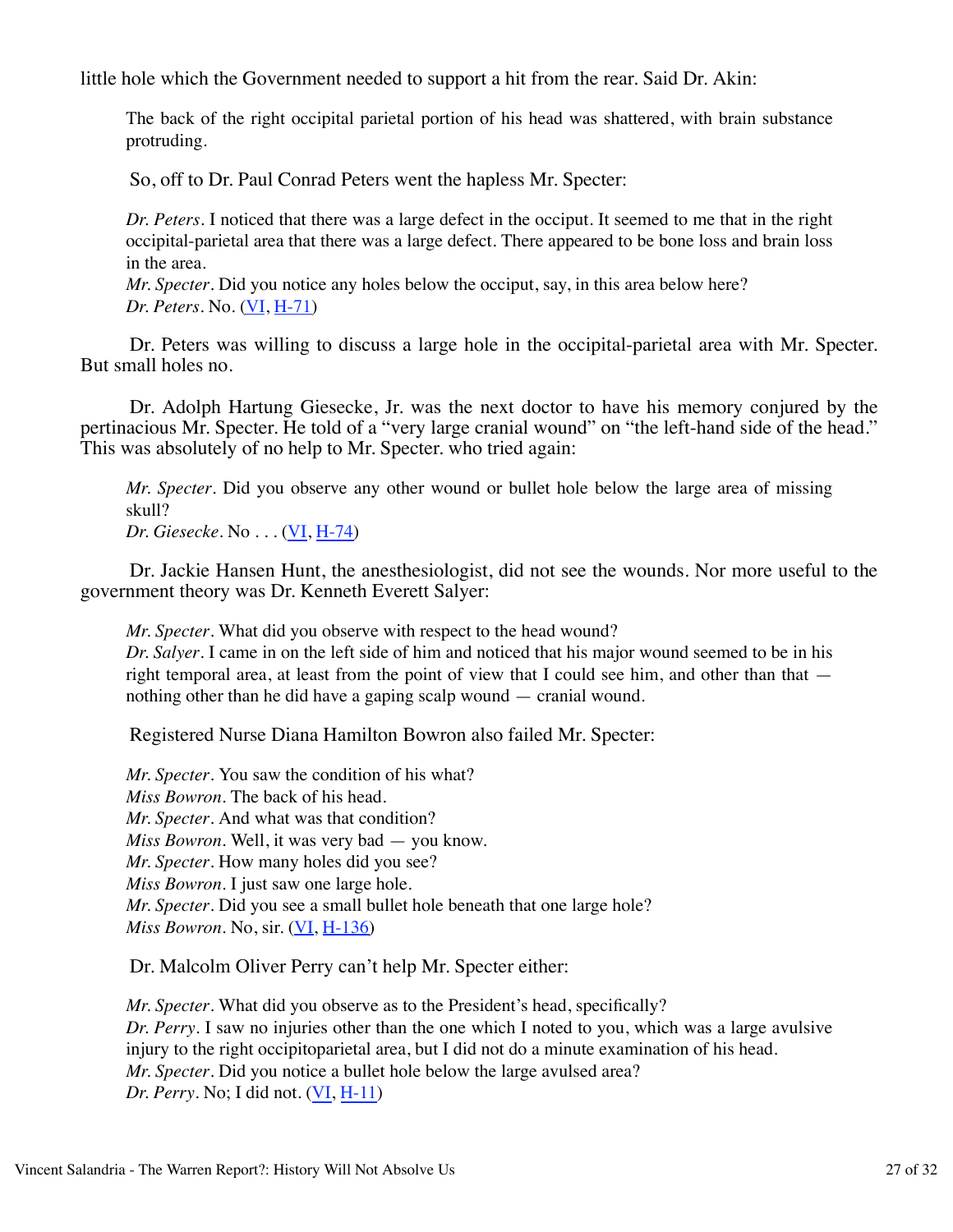Can Dr. William Kemp Clark come to the aid of Mr. Specter? Here is his testimony:

*Dr. Clark*. I then examined the wound in the back of the President's head. This was a large, gaping wound in the right posterior part, with cerebral and cerebellar tissue being damaged and exposed.  $(VI, H-21)$ 

*Mr. Specter*. Now, you described the massive wound at the top of the President's head, with the brain protruding; did you observe any other hole or wound on the President's head? *Dr. Clark*. No, sir; I did not. (VI, H-25)

Dr. Clark did say, however, that the wound "could have easily been hidden in the blood and hair" (VI, H-25).

 Mr. Specter went on to Dr. Robert Nelson McClelland. Dr. McClelland was free in his discussion of a large wound in the skull:

*Dr. McClelland*. As I took the position at the head of the table . . . I could very closely examine the head wound, and I noted that the right posterior portion of the skull had been extremely blasted. It had been shattered, apparently, by the force of the shot so that the parietal bone was protruded up through the scalp and seemed to be fractured almost along its right posterior half, as well as some of the occipital bone being fractured in its lateral half, and this sprung open the bones that I mentioned in such a way that you could actually look down into the skull cavity itself and see that some of the cerebellar tissue had been blasted out. (VI, H-33)

Well, Mr. Specter was looking for just a little hole in the occiput, and this is what he got:

*Mr. Specter*. Did you observe any other wound on the back of the head? *Dr. McClelland*. No. (VI, H-33)

Dr. Charles Rufus Baxter represented another chance for Mr. Specter:

*Dr. Baxter*. The only wound that I actually saw — Dr. Clark examined this above the manubrium of the sternum, the sternal notch. This wound was in temporal parietal plate of bone laid outward to the side and there was a large area, oh, I would say 6 by 8 or 10 cm. of lacerated brain oozing from this wound, part of which was on the table and made a rather massive blood loss mixed with it and around it.

*Mr. Specter*. Did you notice any bullet hole below the large opening at the top of the head? *Dr. Baxter*. No; I personally did not. (VI, H-41-42)

 With respect to his interrogation of the Parkland Hospital staff on the small posterior head wound, Mr. Specter scored zero. Drs. Jones, Jenkins, Akin, Peters, Giesecke, Hunt, Perry, Clark, McClelland, and Baxter said they saw no small wound in the back of the President's head. Registered Nurse Diana Bowron said no. None of the Parkland Hospital staff observed that alleged hole.

 Special Agent William Robert Greer also rejected Specter's suggestion. He described a wound in the skull which was in the "upper right side" where "The skull was completely . . . gone":

*Mr. Specter*. Did you observe any other opening or hole of any sort in the head itself? *Mr. Greer*. No, sir; I didn't. No other one. (II, H-128)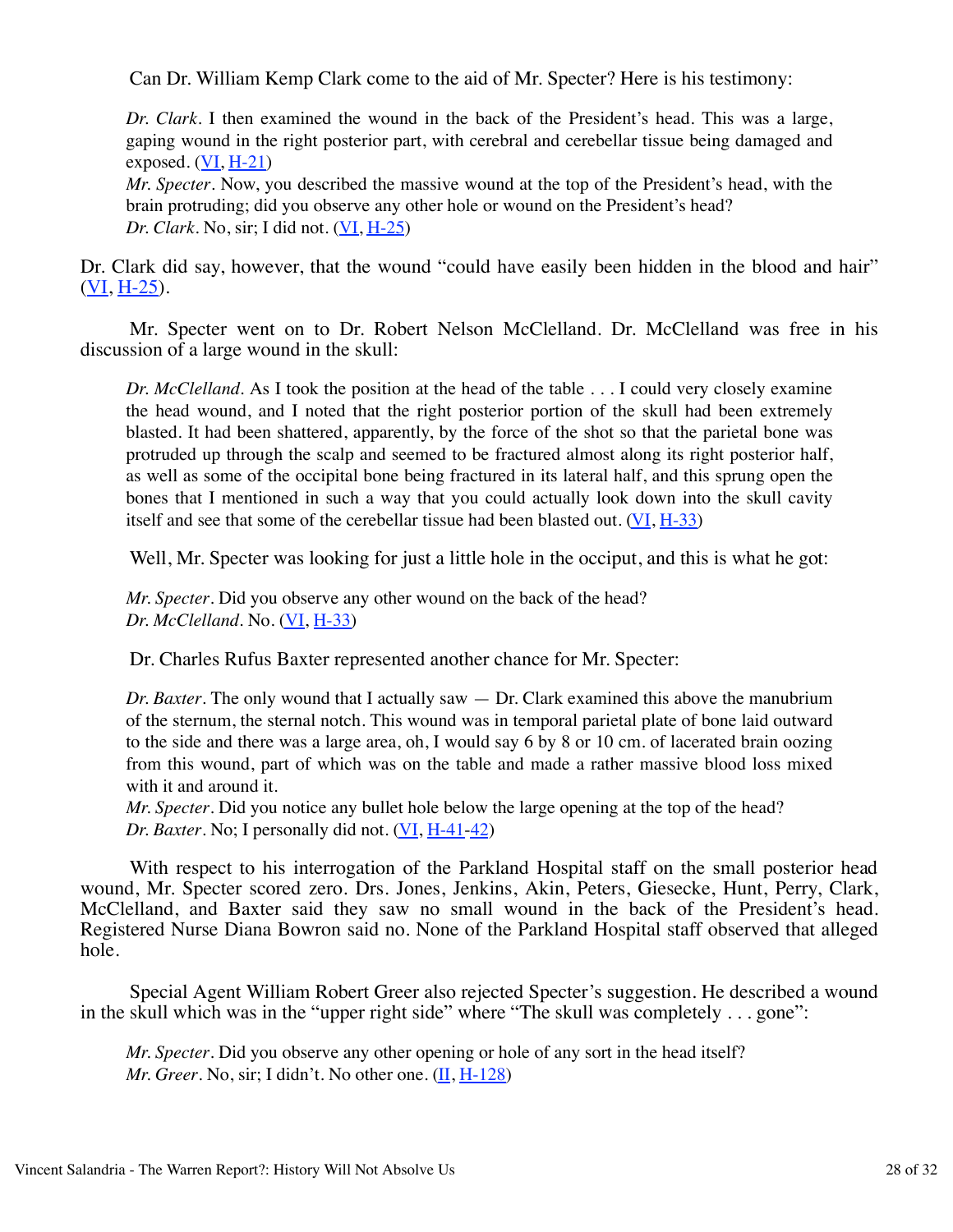Special Agent Clinton J. Hill spoke of the following wound in the back of the head:

*Mr. Hill.* The right rear portion of his head was missing. It was lying in the rear seat of the car. His brain was exposed. There was blood and bits of brain all over the entire rear portion of the car. Mrs. Kennedy was completely covered with blood. There was so much blood you could not tell if there had been any other wound or not, except for the one large gaping wound in the right rear portion of the head.  $(II, H-141)$ 

 So the Commission concluded, as it had to, in order to retain its single-assassin-in-the-rear theory, that there was a small wound of entry in the occiput of the President's skull. It is easy to accept the existence of such a wound. All one requires for such is the willingness to place absolute faith in the Bethesda autopsy doctors, whose testimony offered by Commander Humes is so patently self-contradictory on other points that it would have been self-impeaching in any criminal or civil trial where the Court sought to have evidence weighed impartially.

 Without the X-rays and photographs, in the face of such tremendous evidence against the existence of such a small hole in the back, the Warren Commission lost all semblance of fact-finding when it argued the existence of a small rear head wound. The evidence which was offered to it clearly weighed overwhelmingly in the direction of a large and not a small wound in the occipitalparietal area of the skull.

# *The Large Head Wound on the Right Side*

 The Warren Commission accepted as fact that: "the large opening in the right side of his head was the wound of exit" ( $W-86$ ). We can agree with the Commission that there was a large wound in the "right side of his head." I think that the reader, after reading the above, will agree with the autopsy report with respect to this wound:

The complexity of these fractures and the fractures thus produced tax satisfactory verbal description and are better appreciated in photographs and roetgenograms which are prepared. (W-541)

 We await the X-rays and photographs for fuller discussion of this wound. But, presently, we will undertake to explore in a tentative fashion the question of whether this wound was an entry or exit wound. Special Agents Kinney and Hickey thought that this right parietal wound was the point at which the President was struck, i.e., "in the right side of the head."

 Bethesda's doctors provided the Commission with testimony to the effect that this large wound had a smaller hole below it and "the smaller hole in the rear of the President's skull was the point of entry" (W-86). This smaller wound was not described by any of the people who scrutinized the President's head at Parkland. On the contrary, this "smaller" wound of "entry" in the back of the President's head was described by the Parkland people as follows: "an exit wound," "back . . . of his head was shattered . . . ," "large defect in the occiput," "one large hole," "large avulsive injury," and "a large, gaping wound."

 Without a small entry wound, the Commission would have had to come up with another entry for the wound of the "right side of his skull." For the Commission to have concluded that the wound on the right side was a wound of entry would have been to destroy the lone assassin theory on two scores. Such an entry would have placed the assassin on the right side of the President and not behind him. Such an entry, which created a massive wound on entry, would have required bullets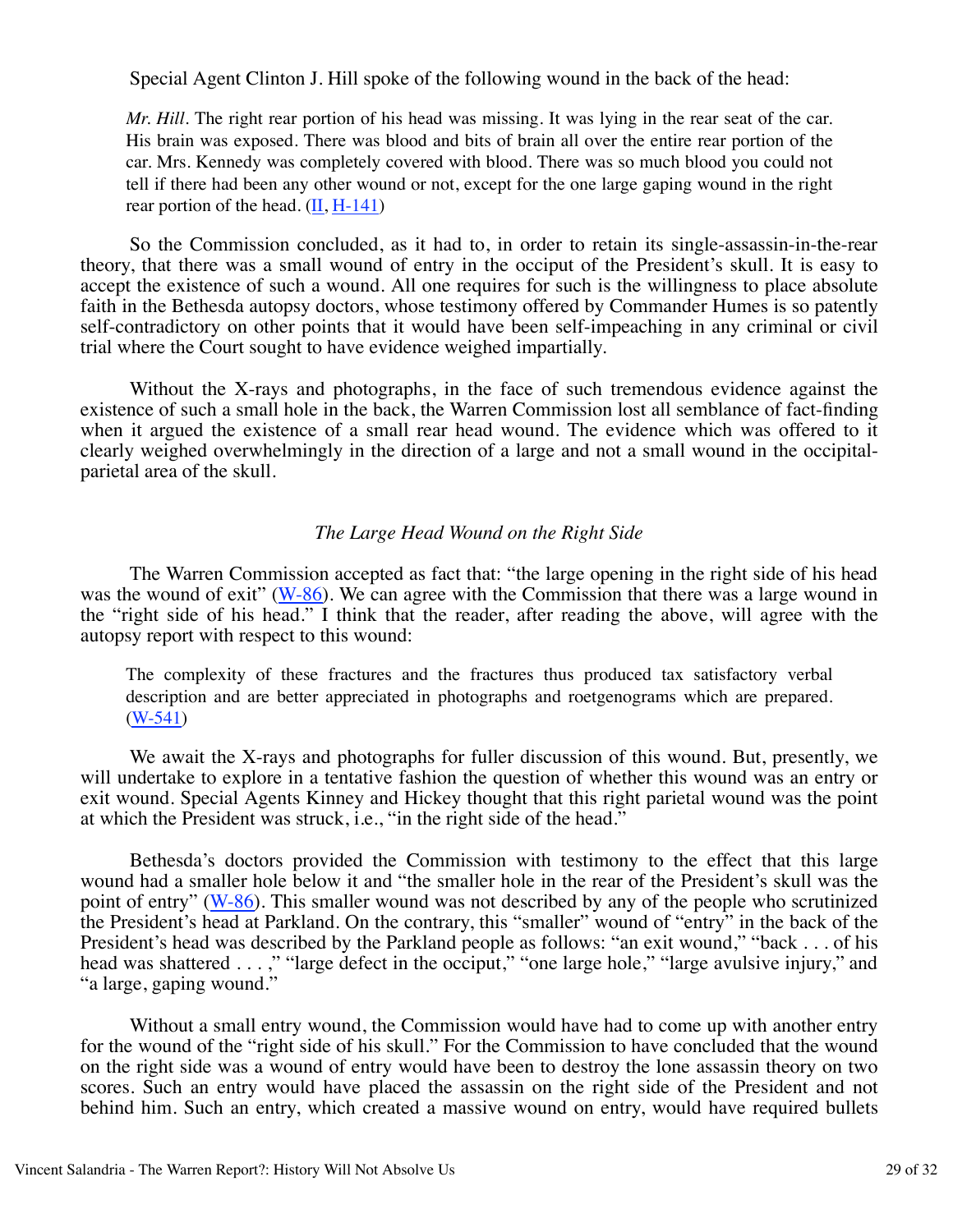different from the copper jacketed military-style bullets alleged to have been used by the supposed assassin. Such a bullet has a very firm head and a high degree of stability.

 The Government witnesses, by concluding that there was a small entry wound below the large wound, decided that a soft-nose bullet could not have caused this wound. Here is how Commander Humes reasoned:

*Mr. Specter*. Do you have an opinion, Dr. Humes, as to whether there were dumdum bullets used specifically on this wound which struck point "A" of the head, on 388?

*Commander Humes*. I believe these were not dumdum bullets, Mr. Specter. A dumdum bullet is a term that has been used to describe various missiles which have a common characteristic of fragmenting extensively upon striking.

*Mr. Specter*. Would you characterize the resultant effect on this bullet as not extensive fragmenting?

*Commander Humes*. Yes. Had this wound on point "A" on Exhibit 388 been inflicted by a dumdum bullet, I would anticipate that it would not have anything near the regular contour and outline it had. I also would anticipate that the skull would have been more extensively disrupted and not have, as was evident in this case, a defect which quite closely corresponded to the overlying skin defect because that type of a missile would fragment on contact and be much more disruptive at this point. (II, H-356)

 Dr. Humes is able to argue that the bullet on the skull did not "fragment on contact," because he uses the "smaller hole" in the back of the head which no one at Parkland saw as the entry wound. If the Secret Service Agent Kinney and Jacks were correct in their conclusion that the right parietal region had been the point of entry, then the bullet did in fact "fragment on contact."

 Commander Humes thought that a dumdum bullet would have been much more "disruptive." The reaction of Army Wound Ballistics Branch Chief Dr. Alfred G. Olivier, was opposite to Dr. Humes. He thought that the wounds of the skull were not consistent with what his prior 17 years of experience had told him about stable bullets.

It [the test result] disclosed that the type of head wounds that the President received could be done by this type of bullet. This surprised me very much, because this type of stable bullet I didn't think would cause a massive head wound, I thought it would go though making a small entrance and exit. (W-87)

 Lt. Col. Pierre A. Finck, Physician, U.S. Army, is something less than candid on the question of the type of bullet likely to have inflicted the head wounds:

*Representative Ford*. From your numerous case studies, is it typical for a bullet, for a missile in this circumstance as shown in 386 to fragment to the degree that this one apparently did? *Colonel Finck*. Yes, it is quite common to find a wound of exit much larger than the wound of entrance for weapons commonly used.

*Representative Ford*. But is it typical for the missile to fragment to the degree that this one did as shown in Exhibit 388?

*Colonel Finck*. Yes; it is.

*Representative Ford*. Is it typical to find only a limited number of fragments as you apparently did in this case?

*Colonel Finck*. This depends to a great degree on the type of ammunition used. There are many types of bullets, jacketed, nonjacketed, pointed, hollow-noses, hollow-points, flatnose,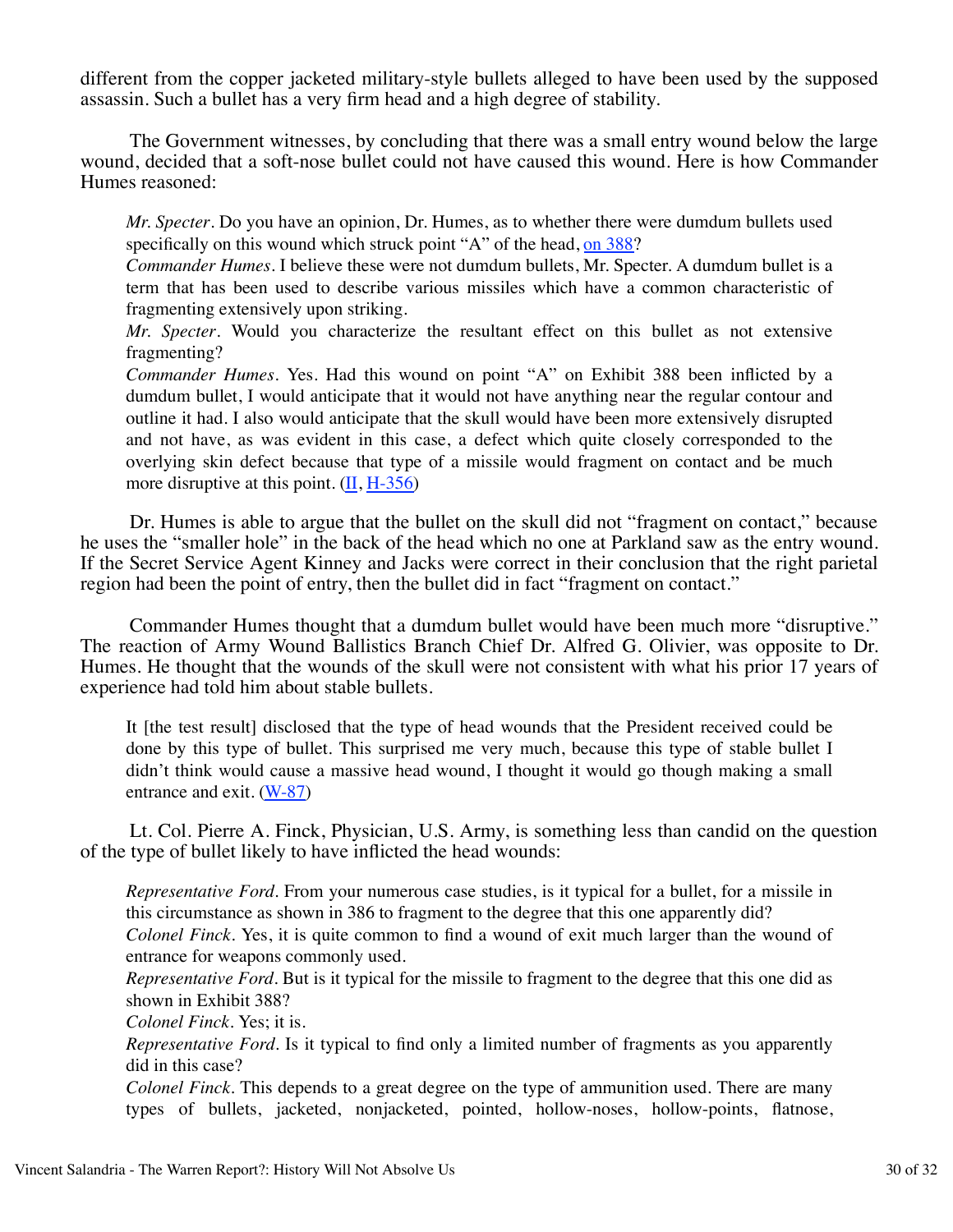roundnose, all these different shapes will have a different influence on the pattern of the wound and the degree of fragmentation.

*Representative Ford*. That is all. (II, H-384)

 With respect to the amount of fragmentation of the missile, Secret Service Agent Roy H. Kellerman, who viewed the X-rays of the skull at Bethesda on November 22, 1963, has the following to say:

*Mr. Specter*. Now, did you observe during the course of the autopsy, bullet fragments which you might describe as little stars?

*Mr. Kellerman*. Yes, of the numerous X-rays that were taken mainly of the skull, the head. The reason for it was that through all the probing which these gentlemen were trying to pick up little pieces of evidence in the form of shell fragments, they were unable to locate any. From the X-rays when you placed the X-rays upon the light the whole head looked like a little mass of stars, there must have been 30, 40 lights where these pieces were so minute that they couldn't be reached. However, all through this series of X-rays this was the one that they found, through X-rays that was above the right eye, and they removed that.

*Mr. Specter*. How big a piece was that above the right eye, would you say?

*Mr. Kellerman*. The tip of a matchhead, a little larger.  $(\underline{II}, H-100)$ 

 Mr. Kellerman's testimony indicated that the bullet which entered President Kennedy's head splintered into dust-like fragments. This is hardly what one would have expected from a copperjacketed, stable bullet. The Government experts, saved by the small hole in the occipital region, were able to argue that the entry wound of the bullet was regular and small. If it were not for this unconfirmed wound, invisible to all the Parkland Hospital personnel, the large wound of the right parietal area of the skull would have been quite consistent with a frangible, soft-nose bullet, smashing on impact and thereby maximizing the area of damage on entry.

### *Summary*

 The Commission's findings have to be considered in themselves inconclusive, as based on insufficient and secondary evidence. There is some credible evidence of a right side *entry* in the President's head. Six people asserted there was a left-temporal wound, among whom were three doctors who had examined the President at Parkland. The existence or non-existence of the left temporal wound can only be settled by the Bethesda photographs. Testimony of the Bethesda doctors concerning the existence of a small entry wound in the back of the President's head can hardly be considered conclusive in light of the numerous medical experts of Parkland who uniformly deny seeing such a wound.

 We cannot rule out the possible role of a dumdum bullet as having caused the wounds on President Kennedy's head. Whether such a bullet did inflict the fatal wounds on Kennedy is dependent upon whether the small hole in the occiput of the President did in fact exist and whether it was in fact a wound of entry. If the right-parietal wound was the wound of entry, this would indicate that the fatal bullet was fired from the right of the President and not the rear, and was a dumdum bullet, not a copperjacketed military bullet of the type allegedly employed by a gunman stationed in the Texas School Book Depository Building. Definite conclusions concerning the head wounds must await the issuance of the crucial X-rays and negatives made at Bethesda.